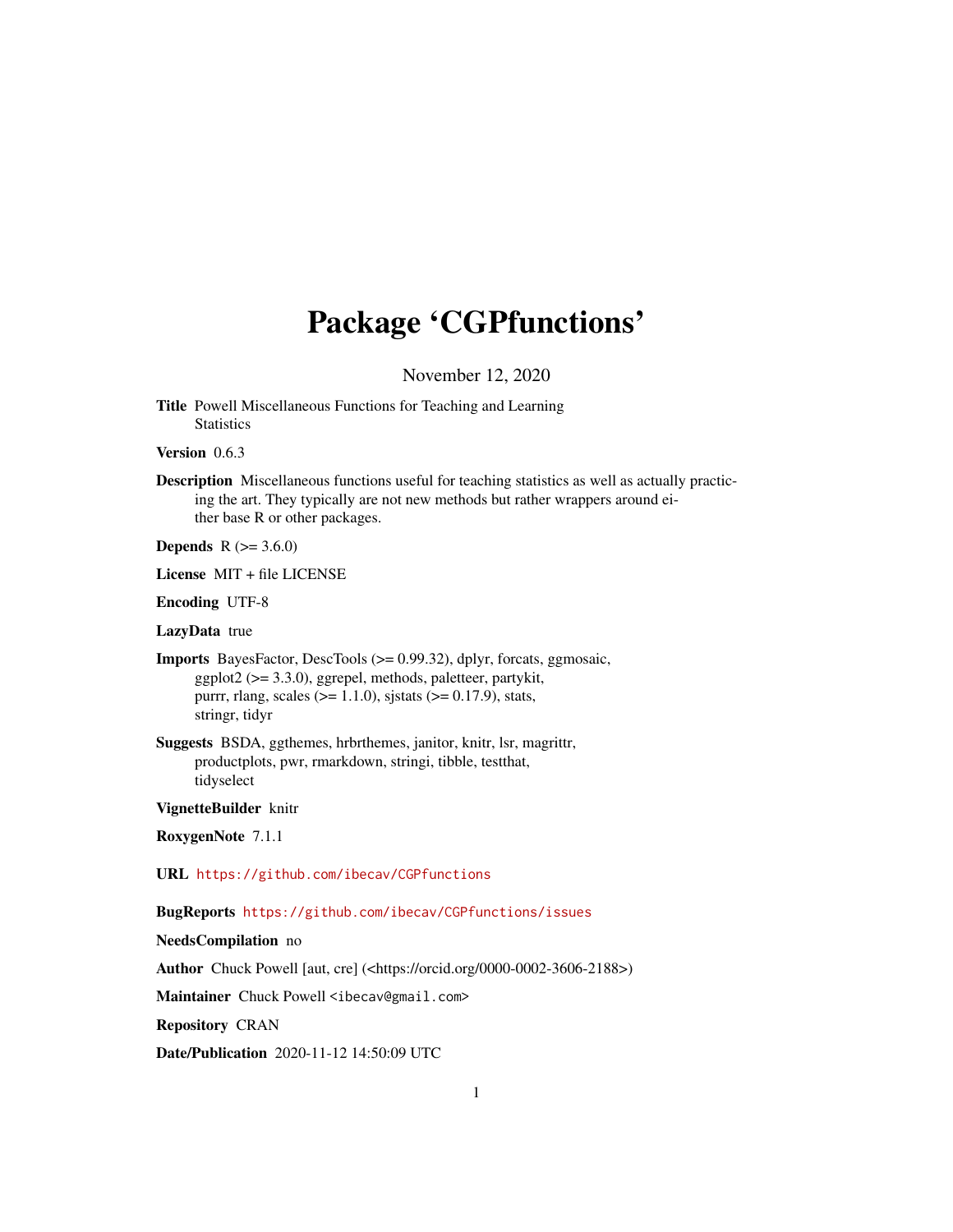## <span id="page-1-0"></span>R topics documented:

| 3              |
|----------------|
| $\overline{4}$ |
| $\overline{4}$ |
| 5              |
| 6              |
| 7              |
| -8             |
| -8             |
| - 9            |
|                |
|                |
|                |
|                |
|                |
|                |
|                |

#### **Index** [26](#page-25-0)

aovtype2 *Anova Tables for Type 2 sums of squares*

#### Description

Calculates and displays type-II analysis-of-variance tables for model objects produced by aov. This is a vastly reduced version of the Anova function from package car

#### Usage

aovtype2(mod)

## Arguments

mod aov model object from base R.

#### Details

Details about how the function works in order of steps taken. Type-II tests are invariant with respect to (full-rank) contrast coding. Type-II tests are calculated according to the principle of marginality, testing each term after all others, except ignoring the term's higher-order relatives. This definition of Type-II tests corresponds to the tests produced by SAS for analysis-of-variance models, where all of the predictors are factors, but not more generally (i.e., when there are quantitative predictors).

## Value

An object of class "anova", which usually is printed.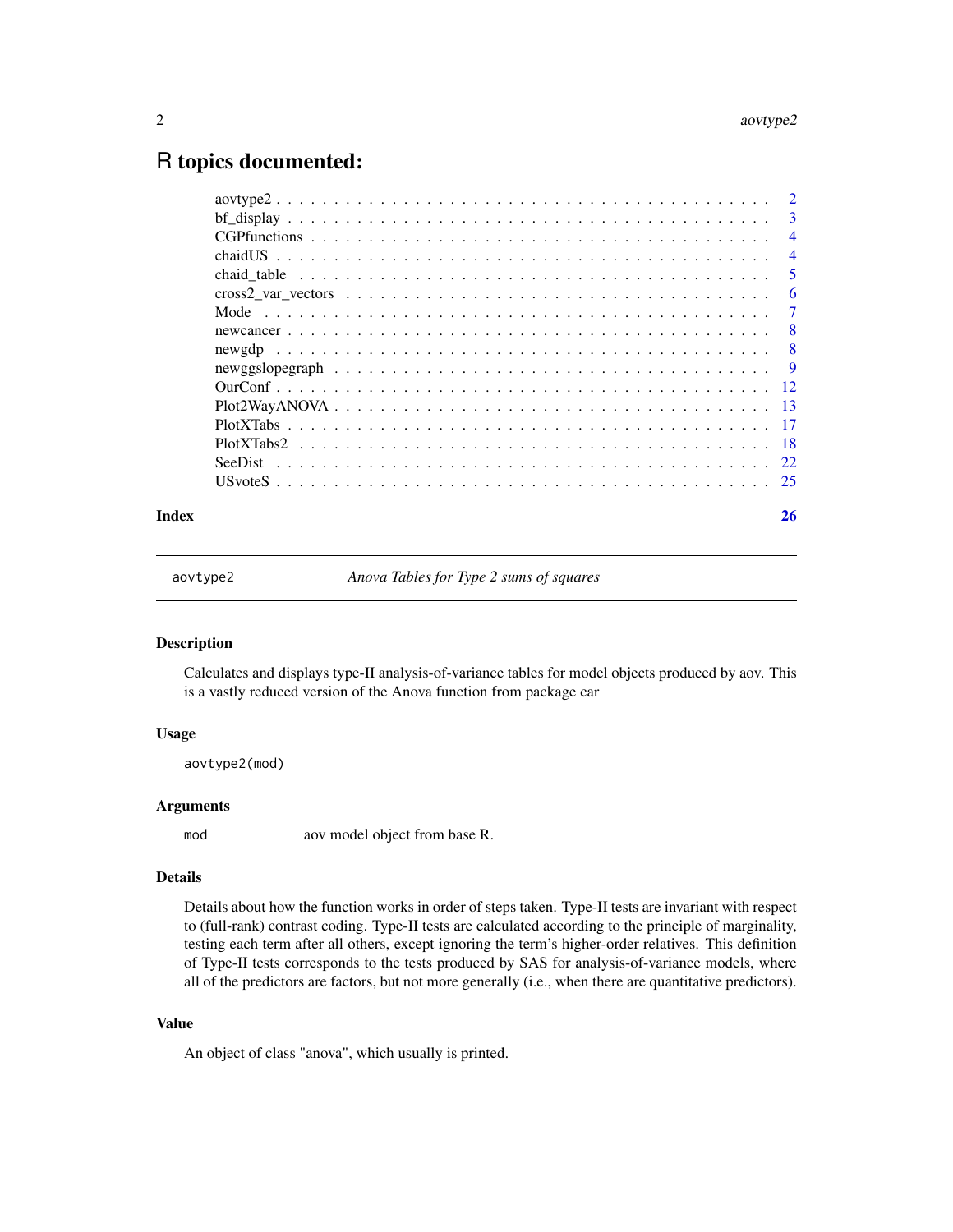## <span id="page-2-0"></span>bf\_display 3

## Author(s)

John Fox jfox@mcmaster.ca; as modified by Chuck Powell

#### References

: Fox, J. (2016) Applied Regression Analysis and Generalized Linear Models, Third Edition. Sage.

#### See Also

[aov](#page-0-0)

## Examples

```
mtcars$cyl <- factor(mtcars$cyl)
mtcars$am <- factor(mtcars$am)
mod \leq aov(hp \sim cyl \star am, data = mtcars)
aovtype2(mod)
```
bf\_display *Choose display type for BF formatting.*

## Description

Choose display type for BF formatting.

#### Usage

 $bf\_display(bf = NULL, display\_type = "bf", k = 2)$ 

## Arguments

| bf           | A numeric vector containing one or more BF values.                          |
|--------------|-----------------------------------------------------------------------------|
| display_type | A string containing which option one of "support", "logged", or "sensible". |
| k            | A numeric for the number of rounded digits.                                 |

## Value

a formatted character string.

## Author(s)

Chuck Powell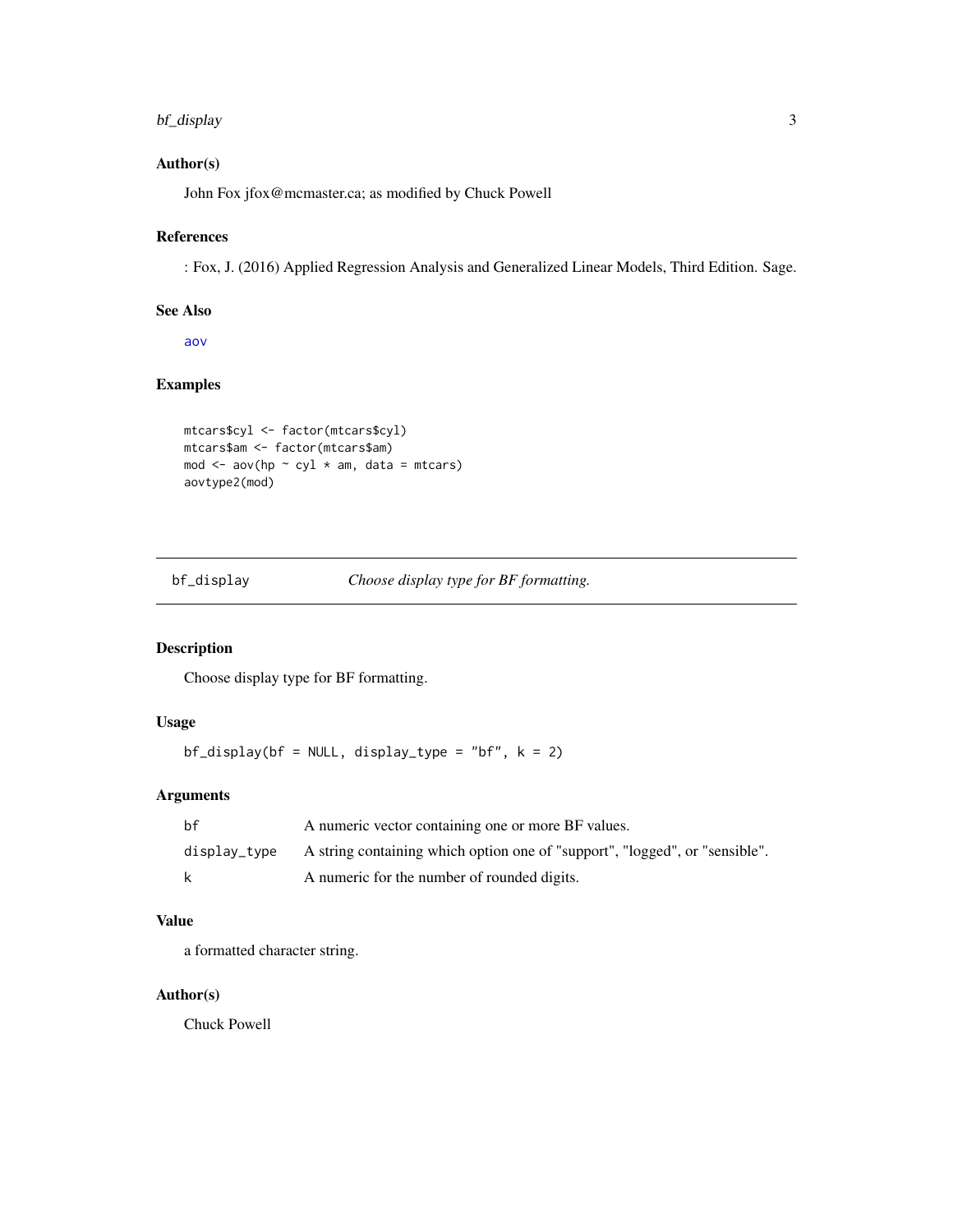<span id="page-3-0"></span>

#### Description

A package that includes miscellaneous functions useful for teaching statistics as well as actually practicing the art. They typically are not new methods but rather wrappers around either base R or other packages.

#### Functions included

- [newggslopegraph](#page-8-1) creates a "slopegraph" as conceptualized by Edward Tufte.
- [Plot2WayANOVA](#page-12-1) which as the name implies conducts a 2 way ANOVA and plots the results using 'ggplot2'
- [PlotXTabs2](#page-17-1) which wraps around ggplot2 to provide Bivariate bar charts for categorical and ordinal data.
- [chaid\\_table](#page-4-1) provides tabular summary of CHAID partykit object.
- [cross2\\_var\\_vectors](#page-5-1) helper function to cross a vector of variables.
- [PlotXTabs](#page-16-1) Plots cross tabulated variables using 'ggplot2'
- [Mode](#page-6-1) which finds the modal value in a vector of data
- [SeeDist](#page-21-1) which wraps around ggplot2 to provide visualizations of univariate data.
- [OurConf](#page-11-1) which wraps around ggplot2 to provide visualizations of sampling confidence intervals.

chaidUS *U.S. 2000 Election Data (short)*

#### Description

Data from a post-election survey following the year 2000 U.S. presidential elections. This is a subset from package 'CHAID'.

#### Usage

chaidUS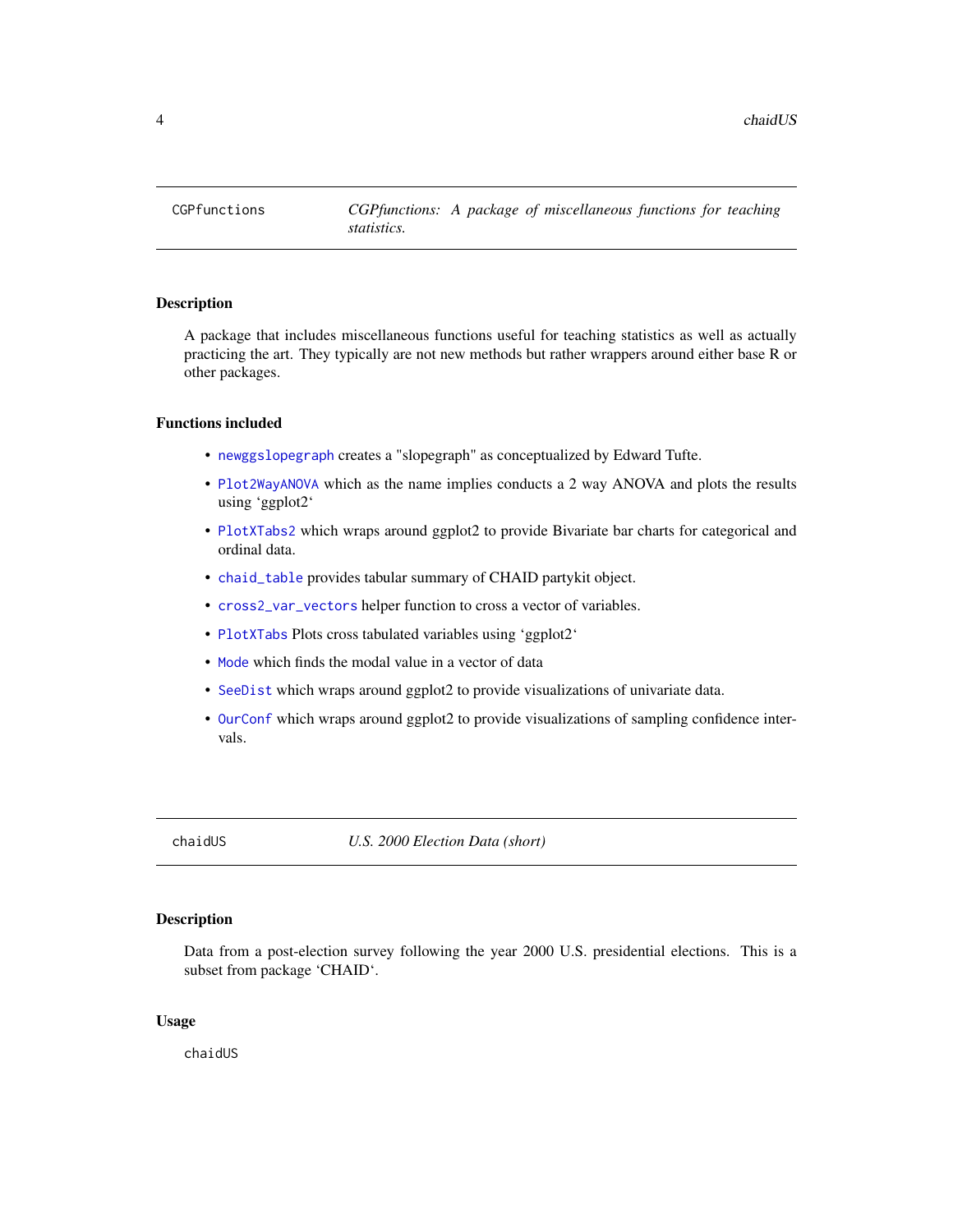#### <span id="page-4-0"></span>chaid\_table 5

## Format

A partykit on the following 6 variables.:

vote3 candidate voted for Gore or Bush

gender gender, a factor with levels male and female

**ager** age group, an ordered factor with levels  $18-24 < 25-34 < 35-44 < 45-54 < 55-64 < 65+$ 

empstat status of employment, a factor with levels yes, no or retired

educr status of education, an ordered factor with levels <HS < HS < >HS < College < Post Coll

marstat status of living situation, a factor with levels married, widowed, divorced or never married

#### Source

https://r-forge.r-project.org/R/?group\_id=343

<span id="page-4-1"></span>chaid\_table *Produce CHAID results tables from a partykit CHAID model*

## Description

Produce CHAID results tables from a partykit CHAID model

#### Usage

```
chaid_table(chaidobject)
```
## Arguments

chaidobject An object of type 'constparty' or 'party' which was produced by 'CHAID::chaid' see simple example below.

#### Value

A tibble containing the results.

## Author(s)

Chuck Powell

```
library(CGPfunctions)
chaid_table(chaidUS)
```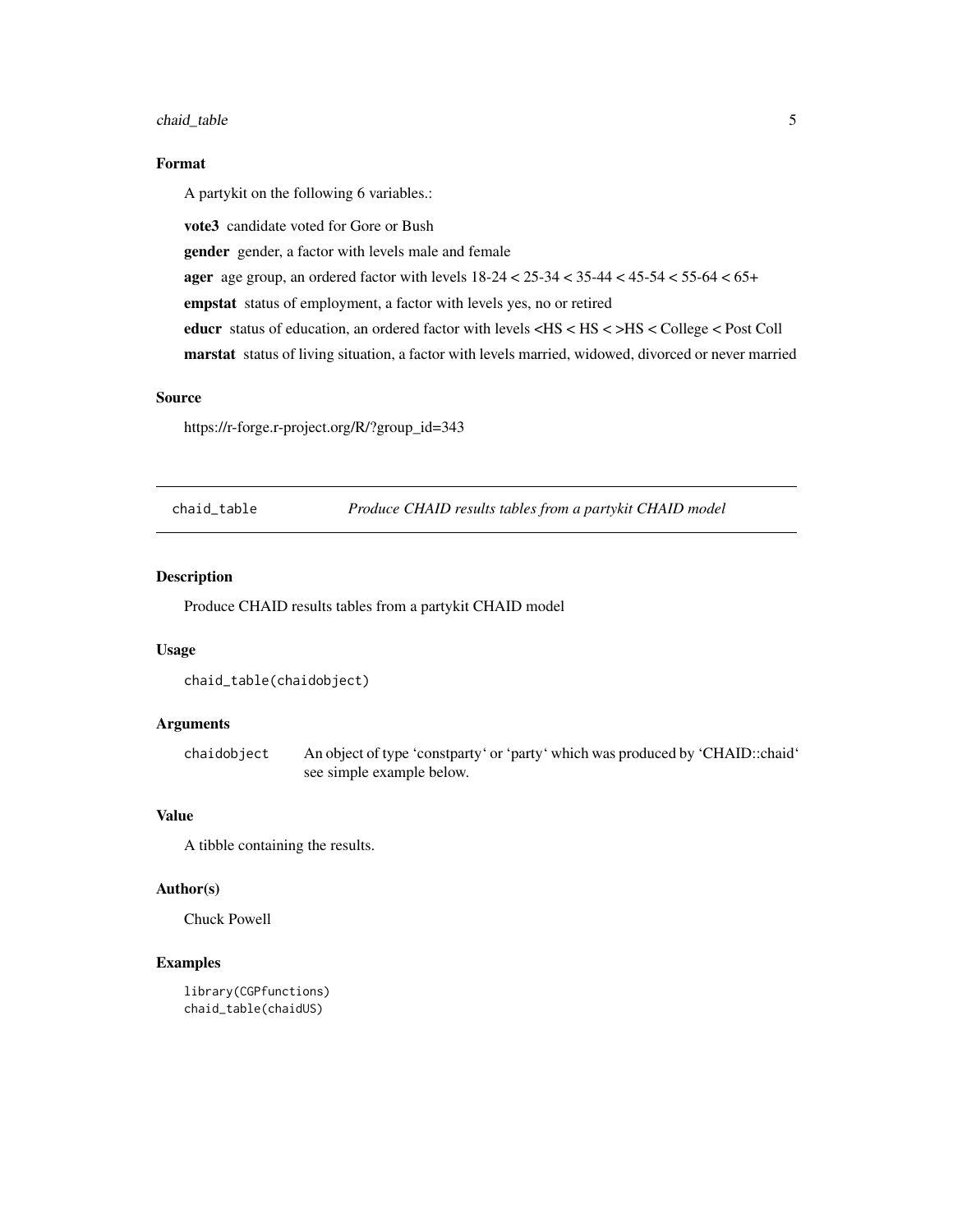<span id="page-5-1"></span><span id="page-5-0"></span>cross2\_var\_vectors *Cross two vectors of variable names from a dataframe*

## Description

Cross two vectors of variable names from a dataframe

#### Usage

cross2\_var\_vectors(data, x, y, verbose = FALSE)

#### Arguments

| data    | the data frame or tibble the variables are contained in.                                                      |
|---------|---------------------------------------------------------------------------------------------------------------|
| x, y    | These are either character or integer vectors containing the names, e.g. "am" or<br>the column numbers e.g. 9 |
| verbose | the default is FALSE, setting to TRUE will cat additional output to the screen                                |

## Value

a list with two sublists 'lista' and 'listb'. Very handy for feeding the lists to 'purrr' for further processing.

## Author(s)

Chuck Powell

```
cross2_var_vectors(mtcars, 9, c(2, 10:11))
cross2_var_vectors(mtcars, "am", c("cyl", "gear", "carb"))
x2 <- c("am", "carb")
y2 <- c("vs", "cyl", "gear")
cross2_var_vectors(mtcars, x2, y2, verbose = TRUE)
## Not run:
variables_list <- cross2_var_vectors(mtcars, x2, y2)
mytitles <- stringr::str_c(
  stringr::str_to_title(variables_list$listb),
  " by ",
  stringr::str_to_title(variables_list$lista),
  " in mtcars data"
  )
purrr::pmap(
.1 = list(x = variables_list[[1]], # variables_list$lista
  y = variables_list[[2]], # variables_list$listb
   title = mytitles
),
```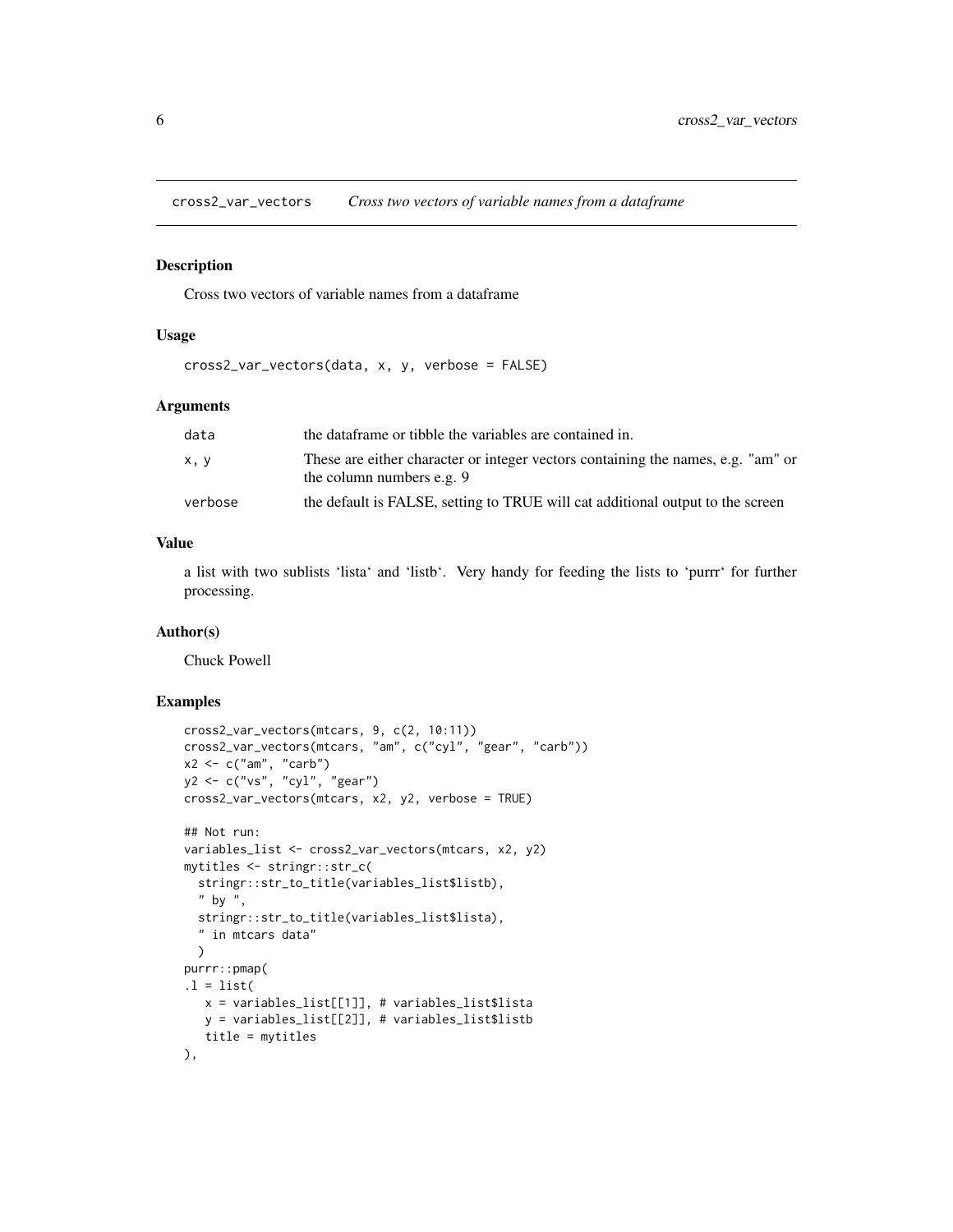#### <span id="page-6-0"></span>Mode 7

```
.f = CGPfunctions::PlotXTabs2,
data = mtcars,
ylab = NULL,
perc.k = 1,palette = "Set2"
\mathcal{L}
```
## End(Not run)

## <span id="page-6-1"></span>Mode *Derive the modal value(s) for a set of data*

## Description

This function takes a vector and returns one or mode values that represent the mode point of the data

#### Usage

Mode(x)

#### Arguments

x a vector

## Value

a vector containing one or more modal values for the input vector

## Warning

Be careful the function does some basic error checking but the return to Mode(NA) is NA and a vector where the majority of entries are NA is also NA

```
Mode(sample(1:100, 1000, replace = TRUE))
Mode(mtcars$hp)
Mode(iris$Sepal.Length)
```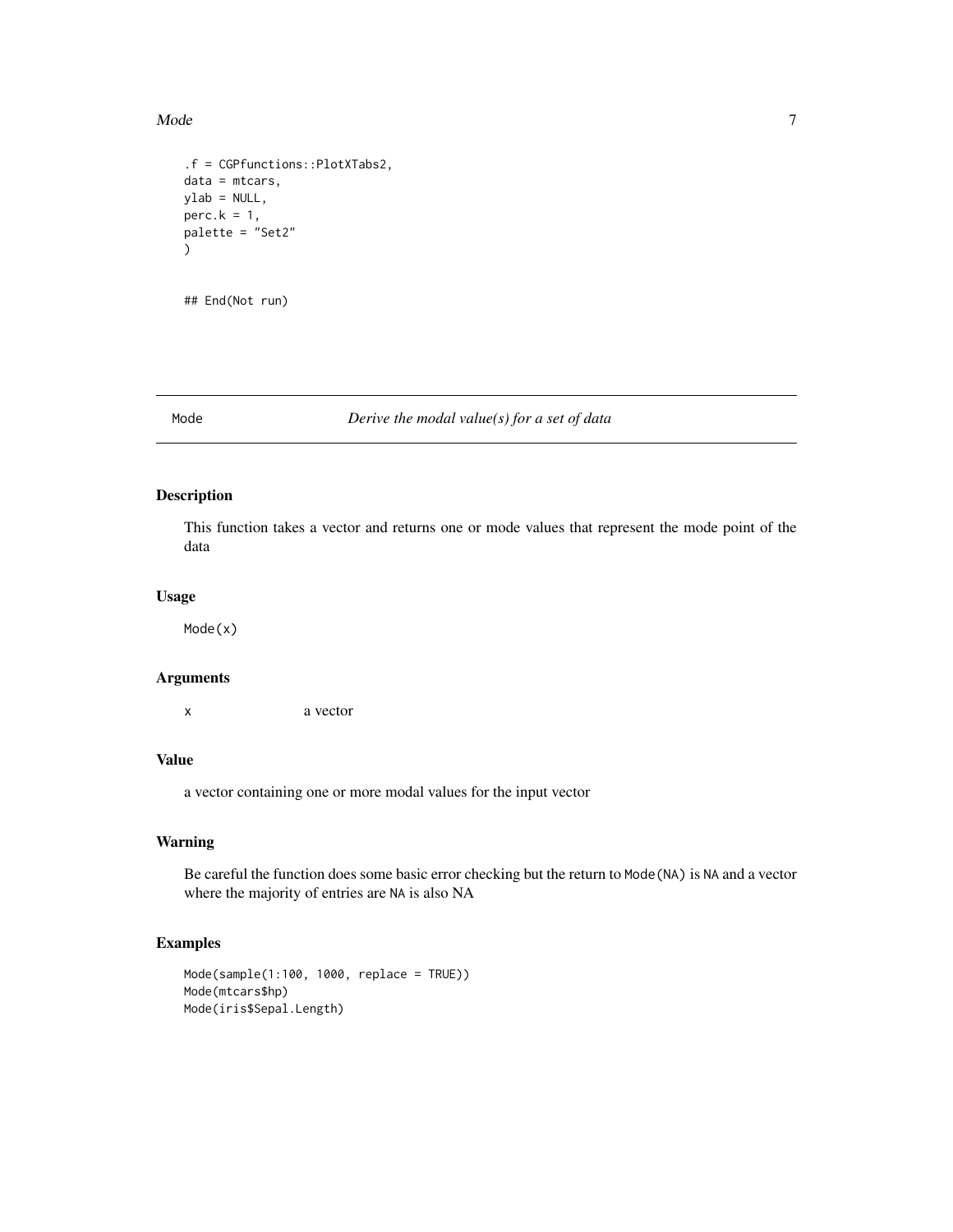<span id="page-7-1"></span><span id="page-7-0"></span>

## Description

A dataset containing cancer survival rates for different types of cancer over a 20 year period.

#### Usage

newcancer

## Format

A data frame with 96 rows and 3 variables:

Year ordered factor for the 5, 10, 15 and 20 year survival rates

Type factor containing the name of the cancer type

Survival numeric for this data a whole number corresponding to the percent survival rate

## Source

[https://www.edwardtufte.com/bboard/q-and-a-fetch-msg?msg\\_id=0003nk](https://www.edwardtufte.com/bboard/q-and-a-fetch-msg?msg_id=0003nk)

<span id="page-7-2"></span>newgdp *Tufte dataset on Gross Domestic Product, 1970 and 1979*

## Description

Current receipts of fifteen national governments as a percentage of gross domestic product

#### Usage

newgdp

## Format

A data frame with 30 rows and 3 variables:

Year character for 1970 and 1979

Country factor country name

GDP numeric a percentage of gross domestic product

#### Source

Edward Tufte. *Beautiful Evidence*. Graphics Press, 174-176.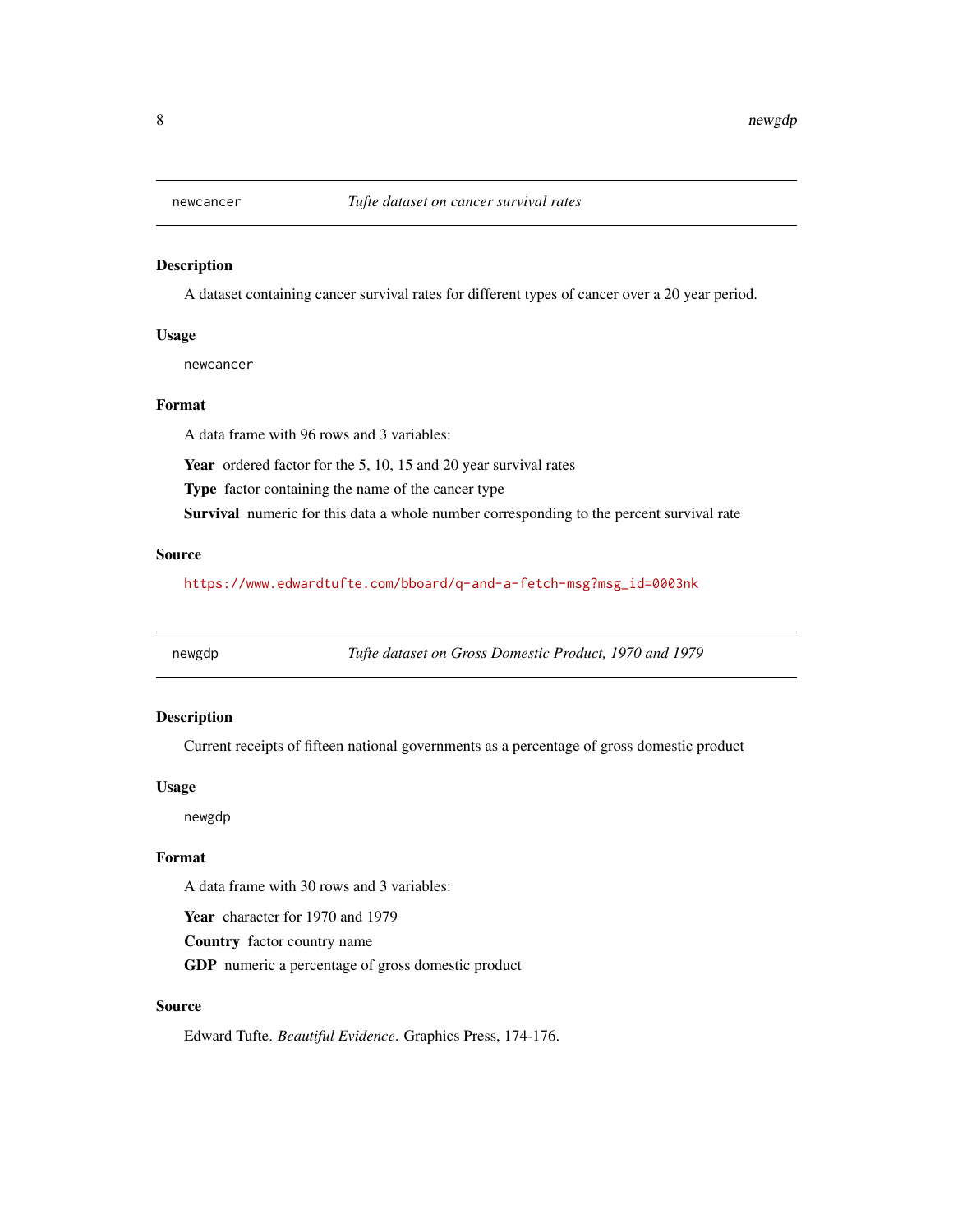<span id="page-8-1"></span><span id="page-8-0"></span>

#### **Description**

Creates a "slopegraph" as conceptualized by Edward Tufte. Slopegraphs are minimalist and efficient presentations of your data that can simultaneously convey the relative rankings, the actual numeric values, and the changes and directionality of the data over time. Takes a dataframe as input, with three named columns being used to draw the plot. Makes the required adjustments to the ggplot2 parameters and returns the plot.

#### Usage

```
newggslopegraph(
  dataframe,
  Times,
 Measurement,
  Grouping,
  Data.label = NULL,
  Title = "No title given",
  SubTitle = "No subtitle given",
  Caption = "No caption given",
  XTextSize = 12,
  YTextSize = 3,
  TitleTextSize = 14,
  SubTitleTextSize = 10,
  CaptionTextSize = 8,
  TitleJustify = "left",
  SubTitleJustify = "left",
  CaptionJustify = "right",
  LineThickness = 1,
 LineColor = "ByGroup",
  DataTextSize = 2.5,
  DataTextColor = "black",
  DataLabelPadding = 0.05,
  DataLabelLineSize = 0,
  DataLabelFillColor = "white",
 WiderLabels = FALSE,
  ReverseYAxis = FALSE,
  ReverseXAxis = FALSE,
  RemoveMissing = TRUE,
  ThemeChoice = "bw"
```

```
\lambda
```
## Arguments

dataframe a dataframe or an object that can be coerced to a dataframe. Basic error checking is performed, to include ensuring that the named columns exist in the dataframe.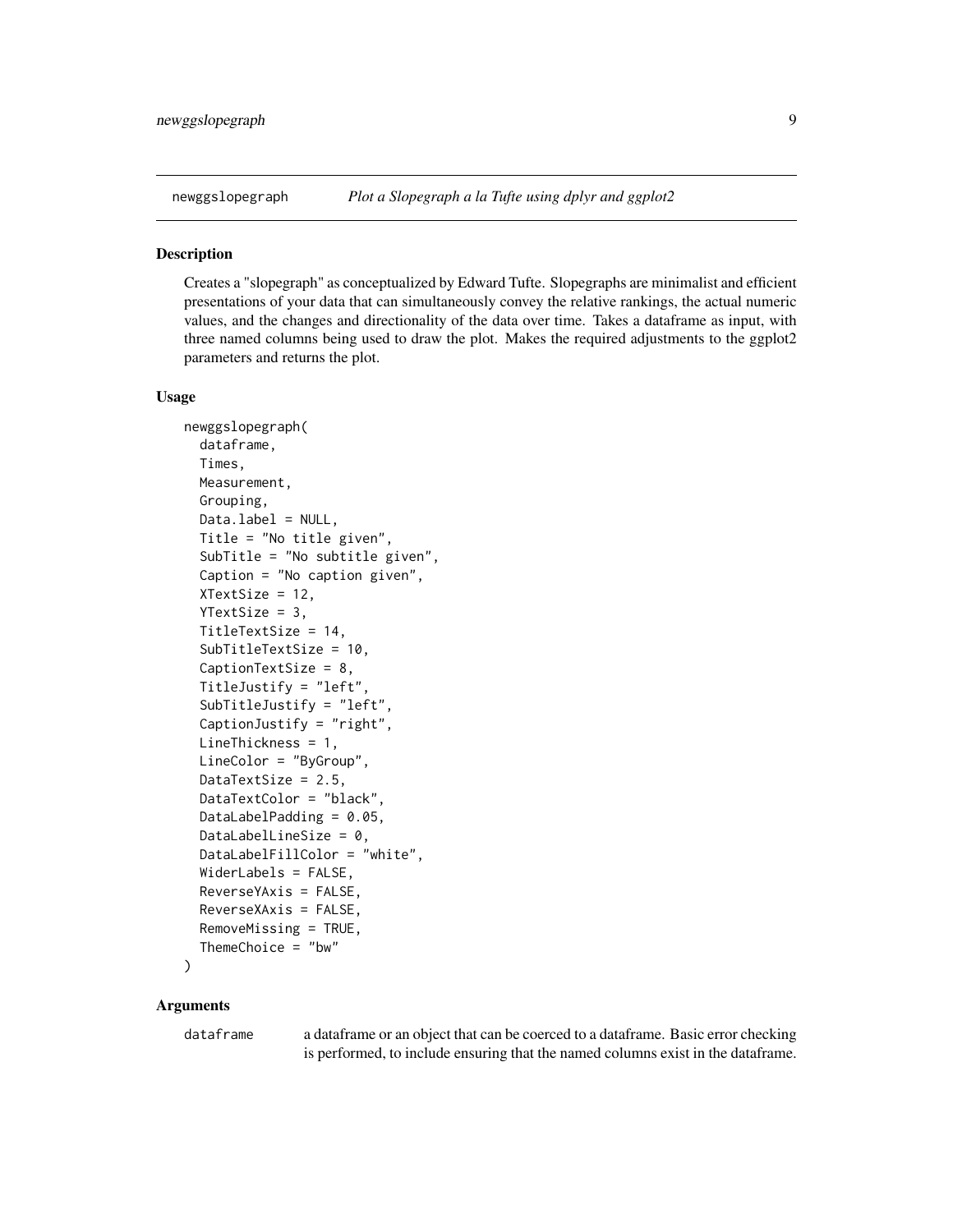<span id="page-9-0"></span>

|                  | See the newcancer dataset for an example of how the dataframe should be or-<br>ganized.                                                                                                                                                                                                                                     |
|------------------|-----------------------------------------------------------------------------------------------------------------------------------------------------------------------------------------------------------------------------------------------------------------------------------------------------------------------------|
| Times            | a column inside the dataframe that will be plotted on the x axis. Traditionally<br>this is some measure of time. The function accepts a column of class ordered,<br>factor or character. NOTE if your variable is currently a "date" class you must<br>convert before using the function with as. character (variablename). |
| Measurement      | a column inside the dataframe that will be plotted on the y axis. Traditionally<br>this is some measure such as a percentage. Currently the function accepts a<br>column of type integer or numeric. The slopegraph will be most effective when<br>the measurements are not too disparate.                                  |
| Grouping         | a column inside the dataframe that will be used to group and distinguish mea-<br>surements.                                                                                                                                                                                                                                 |
| Data.label       | an optional column inside the dataframe that will be used as the label for the<br>data points plotted. Can be complex strings and have 'NA' values but must be<br>of class 'chr'. By default 'Measurement' is converted to 'chr' and used.                                                                                  |
| Title            | Optionally the title to be displayed. Title = NULL will remove it entirely. Title<br>$=$ "" will provide an empty title but retain the spacing.                                                                                                                                                                             |
| SubTitle         | Optionally the sub-title to be displayed. SubTitle = NULL will remove it en-<br>tirely. SubTitle $=$ "" will provide and empty title but retain the spacing.                                                                                                                                                                |
| Caption          | Optionally the caption to be displayed. Caption = NULL will remove it entirely.<br>Caption $=$ "" will provide and empty title but retain the spacing.                                                                                                                                                                      |
| XTextSize        | Optionally the font size for the X axis labels to be displayed. XTextSize = $12$ is<br>the default must be a numeric. Note that $X \& Y$ axis text are on different scales                                                                                                                                                  |
| YTextSize        | Optionally the font size for the Y axis labels to be displayed. YTextSize = $3$ is<br>the default must be a numeric. Note that $X & Y$ axis text are on different scales                                                                                                                                                    |
| TitleTextSize    | Optionally the font size for the Title to be displayed. TitleTextSize = $14$ is the<br>default must be a numeric.                                                                                                                                                                                                           |
| SubTitleTextSize |                                                                                                                                                                                                                                                                                                                             |
| CaptionTextSize  | Optionally the font size for the SubTitle to be displayed. SubTitleTextSize = $10$<br>is the default must be a numeric.                                                                                                                                                                                                     |
|                  | Optionally the font size for the Caption to be displayed. CaptionTextSize = $8$ is<br>the default must be a numeric.                                                                                                                                                                                                        |
| TitleJustify     | Justification of title can be either a character "L", "R" or "C" or use the hjust =<br>notation from ggplot2 with a numeric value between '0' (left) and '1' (right).                                                                                                                                                       |
| SubTitleJustify  |                                                                                                                                                                                                                                                                                                                             |
|                  | Justification of subtitle can be either a character "L", "R" or "C" or use the hjust<br>= notation from ggplot2 with a numeric value between '0' (left) and '1' (right).                                                                                                                                                    |
| CaptionJustify   | Justification of caption can be either a character "L", "R" or "C" or use the hjust<br>= notation from ggplot2 with a numeric value between $0'$ (left) and $1'$ (right).                                                                                                                                                   |
| LineThickness    | Optionally the thickness of the plotted lines that connect the data points. LineThick-<br>$ness = 1$ is the default must be a numeric.                                                                                                                                                                                      |
| LineColor        | Optionally the color of the plotted lines. By default it will use the ggplot2 color<br>palette for coloring by Grouping. The user may override with one valid color                                                                                                                                                         |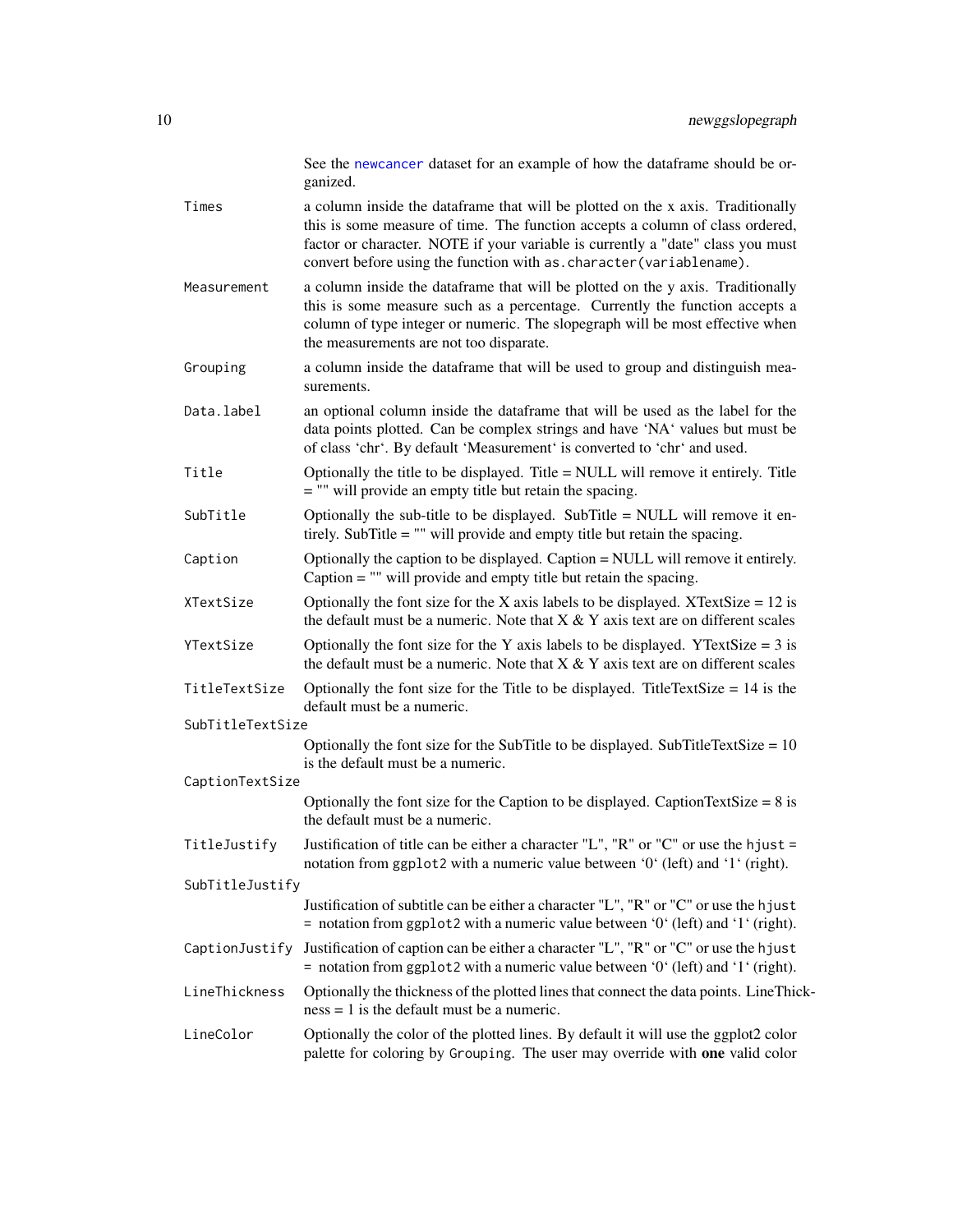|                    | of their choice e.g. "black" (see colors() for choices) OR they may provide a<br>vector of colors such as c("gray", "red", "green", "gray", "blue") OR a named<br>vector like $c("Green" = "gray", "Liberal" = "red", "NDP" = "green", "Others" =$<br>"gray", "PC" = "blue"). Any input must be character, and the length of a vector<br>should equal the number of levels in Grouping. If the user does not provide<br>enough colors they will be recycled. |
|--------------------|--------------------------------------------------------------------------------------------------------------------------------------------------------------------------------------------------------------------------------------------------------------------------------------------------------------------------------------------------------------------------------------------------------------------------------------------------------------|
| DataTextSize       | Optionally the font size of the plotted data points. DataTextSize $= 2.5$ is the<br>default must be a numeric.                                                                                                                                                                                                                                                                                                                                               |
| DataTextColor      | Optionally the font color of the plotted data points. "black" is the default can<br>be either 'colors()' or hex value e.g. "#FF00FF".                                                                                                                                                                                                                                                                                                                        |
| DataLabelPadding   |                                                                                                                                                                                                                                                                                                                                                                                                                                                              |
|                    | Optionally the amount of space between the plotted data point numbers and the<br>label "box". By default very small $= 0.05$ to avoid overlap. Must be a numeric.<br>Too large a value will risk "hiding" datapoints.                                                                                                                                                                                                                                        |
| DataLabelLineSize  |                                                                                                                                                                                                                                                                                                                                                                                                                                                              |
|                    | Optionally how wide a line to plot around the data label box. By default $= 0$ to<br>have no visible border line around the label. Must be a numeric.                                                                                                                                                                                                                                                                                                        |
| DataLabelFillColor |                                                                                                                                                                                                                                                                                                                                                                                                                                                              |
|                    | Optionally the fill color or background of the plotted data points. "white" is<br>the default can be any of the 'colors()' or hex value e.g. "#FF00FF".                                                                                                                                                                                                                                                                                                      |
| WiderLabels        | logical, set this value to TRUE if your "labels" or Grouping variable values tend<br>to be long as they are in the newcancer dataset. This setting will give them more<br>room in the same plot size.                                                                                                                                                                                                                                                        |
| ReverseYAxis       | logical, set this value to TRUE if you want to reverse the Y scale, especially useful<br>for rankings when you want #1 on top.                                                                                                                                                                                                                                                                                                                               |
| ReverseXAxis       | logical, set this value to TRUE if you want to reverse the **factor levels** on the<br>X scale.                                                                                                                                                                                                                                                                                                                                                              |
| RemoveMissing      | logical, by default set to TRUE so that if any Measurement is missing all rows for<br>that Grouping are removed. If set to FALSE then the function will try to remove<br>and graph what data it does have. N.B. missing values for Times and Grouping<br>are never permitted and will generate a fatal error with a warning.                                                                                                                                 |
| ThemeChoice        | character, by default set to "bw" the other choices are "ipsum", "econ", "wsj",<br>"gdocs", and "tufte".                                                                                                                                                                                                                                                                                                                                                     |

## Value

a plot of type ggplot to the default plot device

## Author(s)

Chuck Powell

## References

Based on: Edward Tufte, Beautiful Evidence (2006), pages 174-176.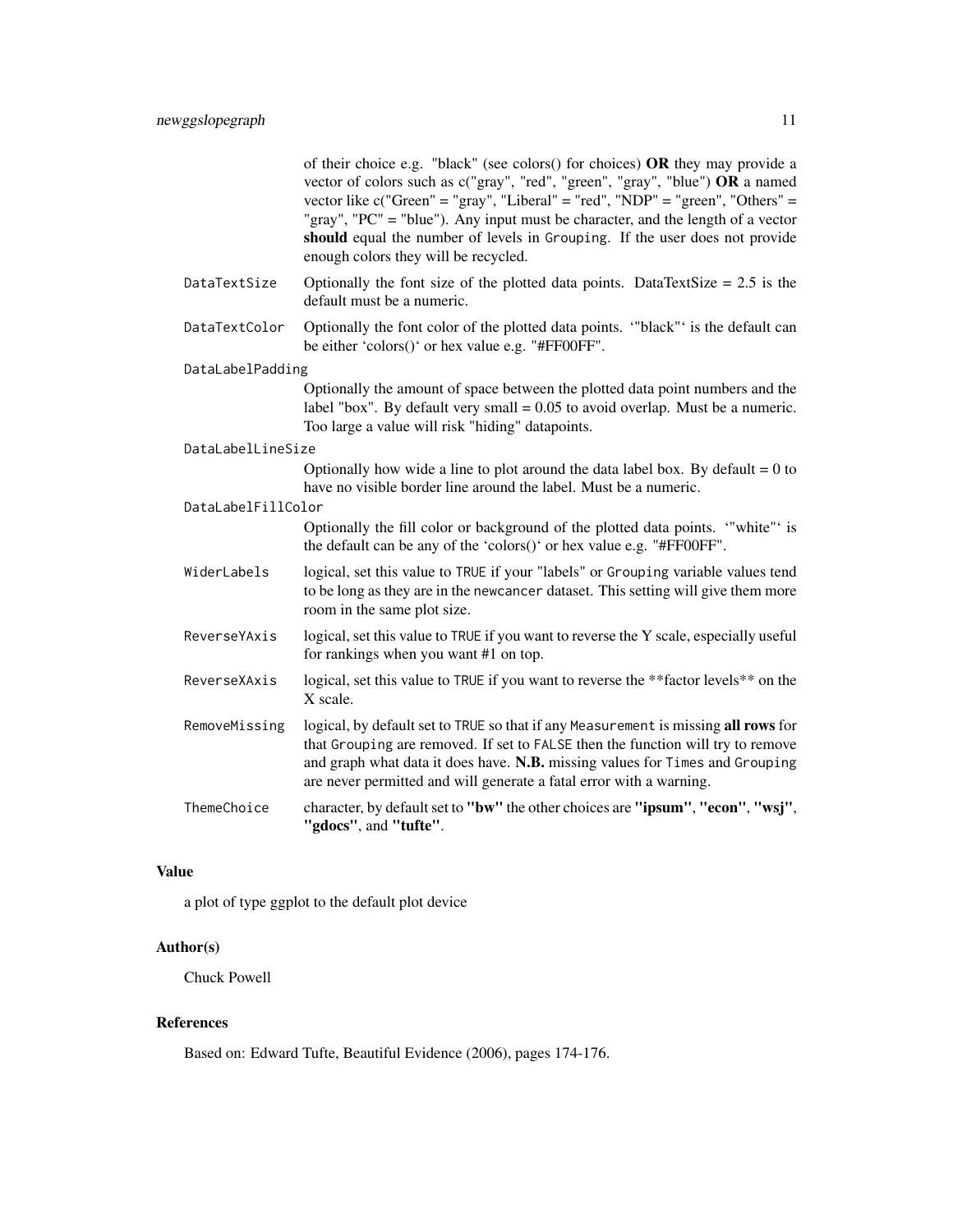#### <span id="page-11-0"></span>See Also

[newcancer](#page-7-1) and [newgdp](#page-7-2)

#### Examples

```
# the minimum command to generate a plot
newggslopegraph(newcancer, Year, Survival, Type)
# adding a title which is always recommended
newggslopegraph(newcancer, Year, Survival, Type,
 Title = "Estimates of Percent Survival Rates",
 SubTitle = NULL,
 Caption = NULL
\mathcal{L}# simple formatting changes
newggslopegraph(newcancer, Year, Survival, Type,
 Title = "Estimates of Percent Survival Rates",
 LineColor = "darkgray",
 LineThickness = .5,
 SubTitle = NULL,
 Caption = NULL
)
# complex formatting with recycling and wider labels see vignette for more examples
newggslopegraph(newcancer, Year, Survival, Type,
 Title = "Estimates of Percent Survival Rates",
 SubTitle = "Based on: Edward Tufte, Beautiful Evidence, 174, 176.",
 Caption = "https://www.edwardtufte.com/bboard/q-and-a-fetch-msg?msg_id=0003nk",
 LineColor = c("black", "red", "grey"),
 LineThickness = .5,
 WiderLabels = TRUE
)
# not a great example but demonstrating functionality
newgdp$rGDP <- round(newgdp$GDP)
newggslopegraph(newgdp,
 Year,
 rGDP,
 Country,
 LineColor = c(rep("grey", 3), "red", rep("grey", 11)),
 DataTextSize = 3,
 DataLabelFillColor = "gray",
 DataLabelPadding = .2,
 DataLabelLineSize = .5
```
)

<span id="page-11-1"></span>OurConf *Plotting random samples of confidence intervals around the mean*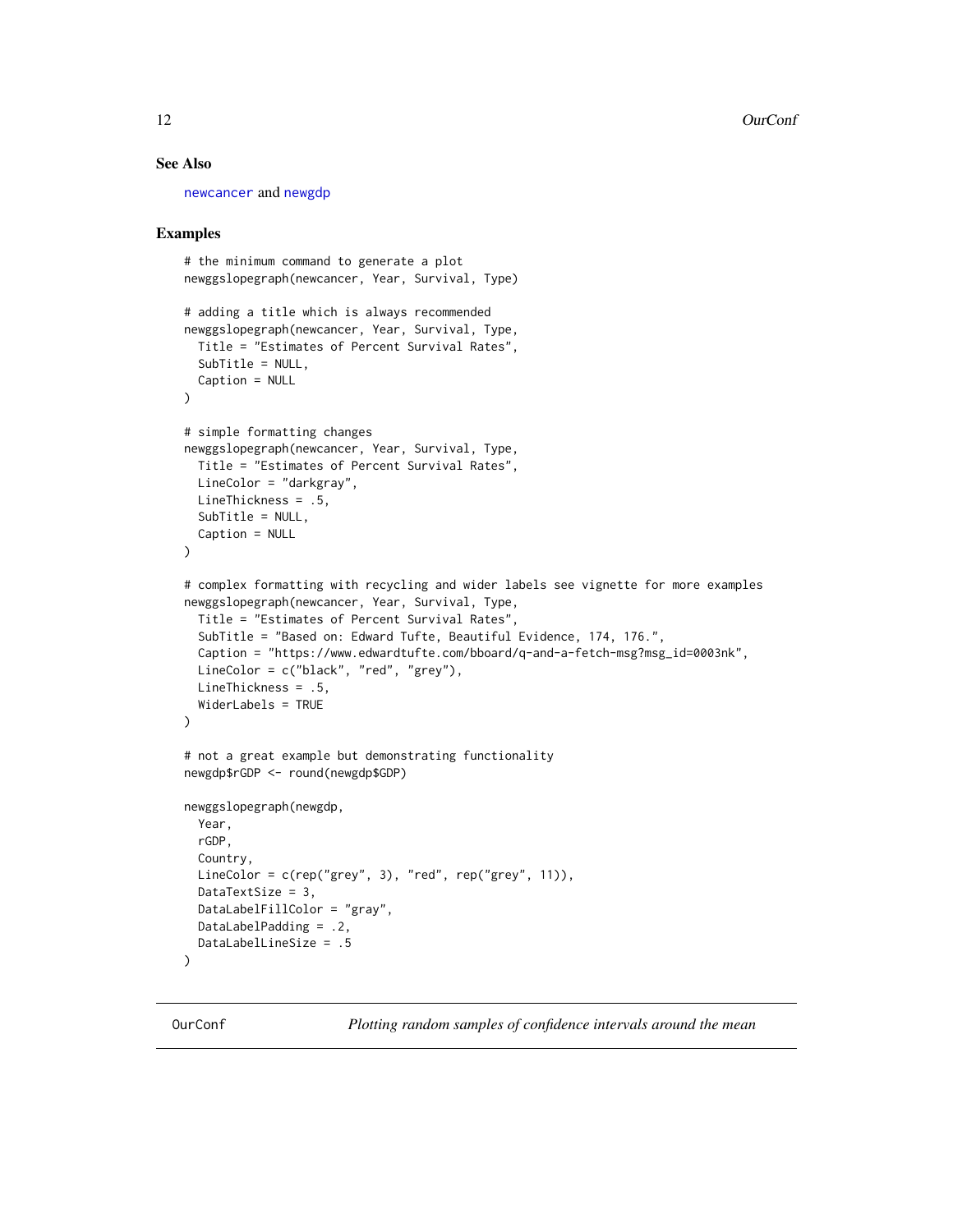## <span id="page-12-0"></span>Plot2WayANOVA 13

#### Description

This function takes some parameters and simulates random samples and their confidence intervals

#### Usage

```
OurConf(samples = 100, n = 30, mu = 0, sigma = 1, conf.level = 0.95)
```
#### Arguments

| samples    | The number of times to draw random samples                      |
|------------|-----------------------------------------------------------------|
| n          | The sample size we draw each time                               |
| mu         | The population mean mu                                          |
| sigma      | The population standard deviation                               |
| conf.level | What confidence level to compute 1 - alpha (significance level) |

## Value

A ggplot2 object

#### Author(s)

Chuck Powell

#### See Also

stats::qnorm, stats::rnorm, BSDA::CIsim

#### Examples

```
OurConf(samples = 100, n = 30, mu = 0, sigma = 1, conf.level = 0.95)
OurConf(samples = 2, n = 5)
OurConf(samples = 25, n = 25, mu = 100, sigma = 20, conf.level = 0.99)
```
<span id="page-12-1"></span>Plot2WayANOVA *Plot a 2 Way ANOVA using dplyr and ggplot2*

## Description

Takes a formula and a dataframe as input, conducts an analysis of variance prints the results (AOV summary table, table of overall model information and table of means) then uses ggplot2 to plot an interaction graph (line or bar) . Also uses Brown-Forsythe test for homogeneity of variance. Users can also choose to save the plot out as a png file.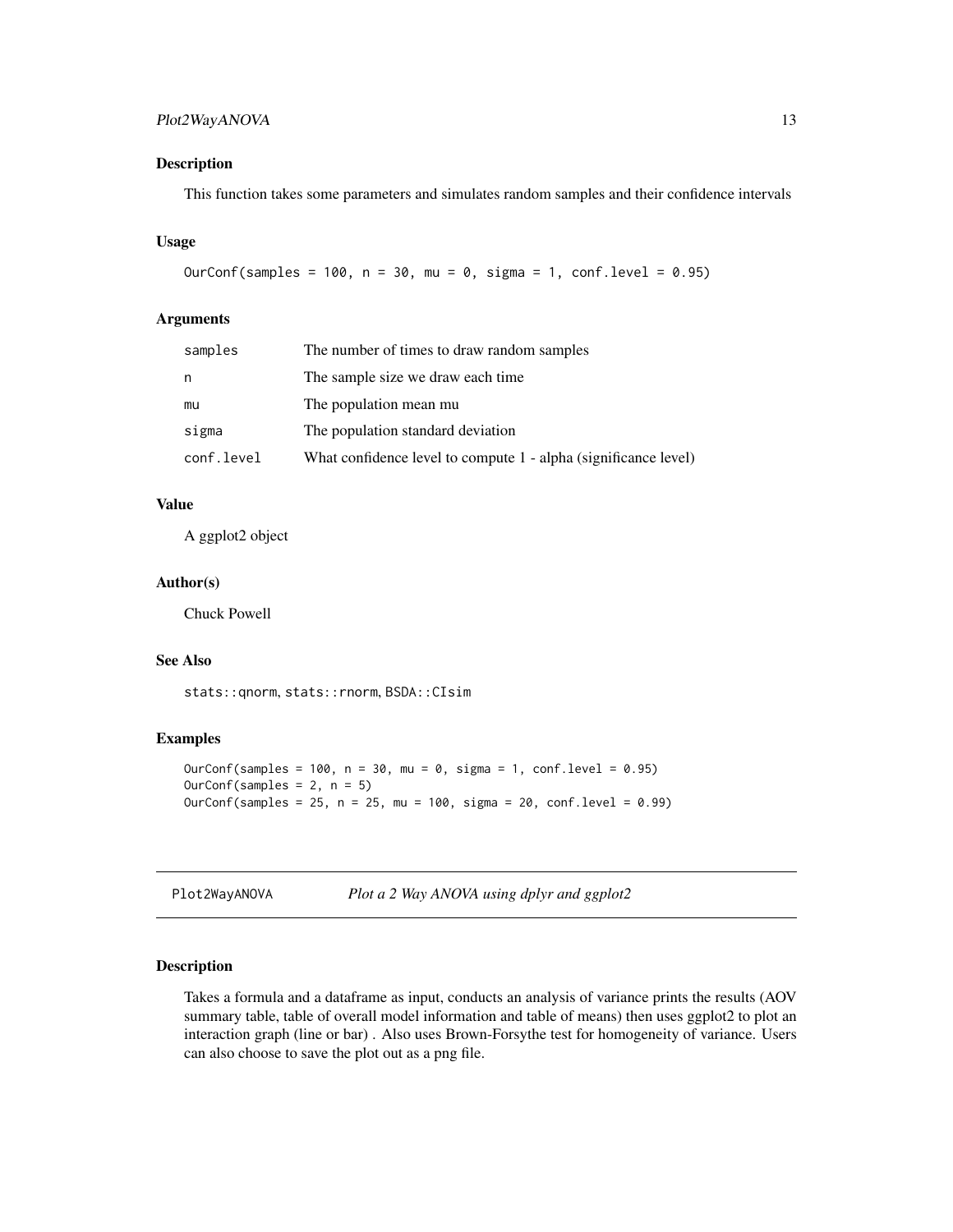## <span id="page-13-0"></span>Usage

```
Plot2WayANOVA(formula,
               dataframe = NULL,
               confidence=.95,
               plottype = "line",
               errorbar.display = "CI",
               xlab = NULL,ylab = NULL,title = NULL,
               subtitle = NULL,
               interact.line.size = 2,
               ci.line.size = 1,
               mean.label = FALSE,
               mean.ci = TRUE,mean.size = 4,
               mean.shape = 23,
               mean.color = "darkred",
               mean.label.size = 3,
               mean.label.color = "black",
               offset.style = "none",
               overlay.type = NULL,
               posthoc.method = "scheffe",
               show.dots = FALSE,
               PlotSave = FALSE,
               ggthene = ggplot2::thene_bw(),package = "RColorBrewer",
               palette = "Dark2",
               ggplot.component = NULL)
```
## Arguments

| formula          | a formula with a numeric dependent (outcome) variable, and two independent<br>(predictor) variables e.g. mpg $\sim$ am $\star$ vs. The independent variables are coerced<br>to factors (with warning) if possible.                                  |  |
|------------------|-----------------------------------------------------------------------------------------------------------------------------------------------------------------------------------------------------------------------------------------------------|--|
| dataframe        | a data frame or an object that can be coerced to a data frame                                                                                                                                                                                       |  |
| confidence       | what confidence level for confidence intervals                                                                                                                                                                                                      |  |
| plottype         | bar or line (quoted)                                                                                                                                                                                                                                |  |
| errorbar.display |                                                                                                                                                                                                                                                     |  |
|                  | default "CI" (confidence interval), which type of errorbar should be displayed<br>around the mean point? Other options include "SEM" (standard error of the<br>mean) and "SD" (standard dev). "none" removes it entirely much like interaction.plot |  |
| xlab, ylab       | Labels for 'x' and 'y' axis variables. If 'NULL' (default), variable names for 'x'<br>and 'y' will be used.                                                                                                                                         |  |
| title            | The text for the plot title. A generic default is provided.                                                                                                                                                                                         |  |
| subtitle         | The text for the plot subtitle. If 'NULL' (default), key model information is<br>provided as a subtitle.                                                                                                                                            |  |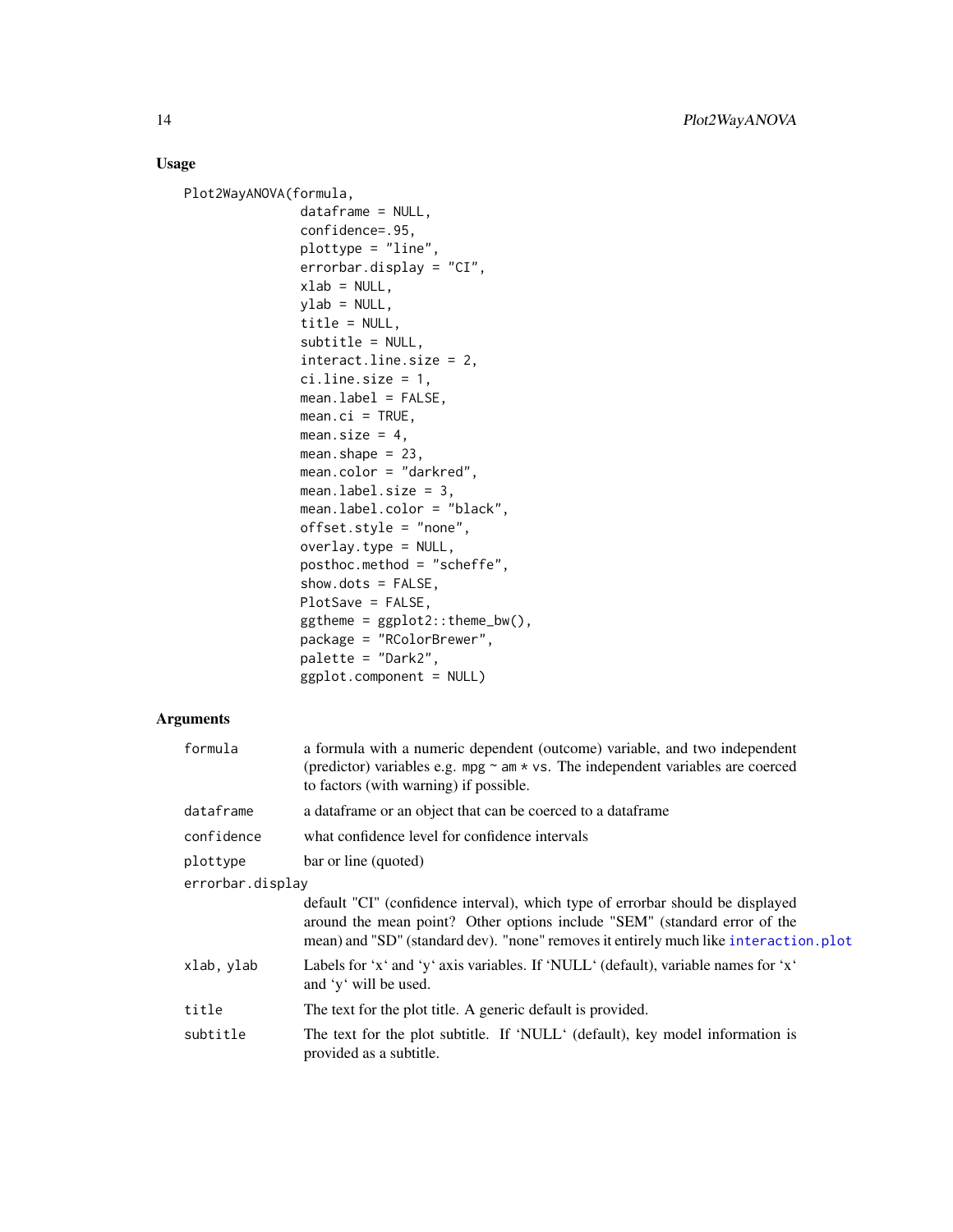interact.line.size

Line size for the line connecting the group means (Default: '2').

- ci.line.size Line size for the confidence interval bracketing the group means (Default: '1').
- mean.label Logical that decides whether the value of the group mean is to be displayed (Default: 'FALSE').
- mean.ci Logical that decides whether the confidence interval for group means is to be displayed (Default: 'TRUE').
- mean.size Point size for the data point corresponding to mean (Default: '4').
- mean. shape Shape of the plot symbol for the mean (Default: '23' which is a diamond).
- mean.color Color for the data point corresponding to mean (Default: "darkred"').
- mean.label.size, mean.label.color
	- Aesthetics for the label displaying mean. Defaults: '3', '"black"', respectively.
- offset.style A character string (e.g., '"wide"' or '"narrow"', or '"none"') which controls whether items are offset from the centerline for clarity. Useful when you want to add individual datapoints or confdence interval lines overlap. (Default: '"none"').
- overlay.type A character string (e.g., '"box"' or '"violin"'), if you wish to overlay that information on factor1
- posthoc.method A character string, one of "hsd", "bonf", "lsd", "scheffe", "newmankeuls", defining the method for the pairwise comparisons. (Default: '"scheffe"').
- show.dots Logical that decides whether the individual data points are displayed (Default: 'FALSE').
- PlotSave a logical indicating whether the user wants to save the plot as a png file
- ggtheme A function, ggplot2 theme name. Default value is  $ggplot2::them\_bw()$ . Any of the ggplot2 themes, or themes from extension packages are allowed (e.g., hrbrthemes::theme\_ipsum(), etc.).
- package Name of package from which the palette is desired as string or symbol.
- palette Name of palette as string or symbol.

ggplot.component

A ggplot component to be added to the plot prepared. The default is NULL. The argument should be entered as a function. for example to change the size and color of the x axis text you use: 'ggplot.component = theme(axis.text.x = element\_text(size=13, color="darkred"))' depending on what theme is in use the ggplot component might not work as expected.

#### Details

Details about how the function works in order of steps taken.

- 1. Some basic error checking to ensure a valid formula and dataframe. Only accepts fully \*crossed\* formula to check for interaction term
- 2. Ensure the dependent (outcome) variable is numeric and that the two independent (predictor) variables are or can be coerced to factors – user warned on the console
- 3. Remove missing cases user warned on the console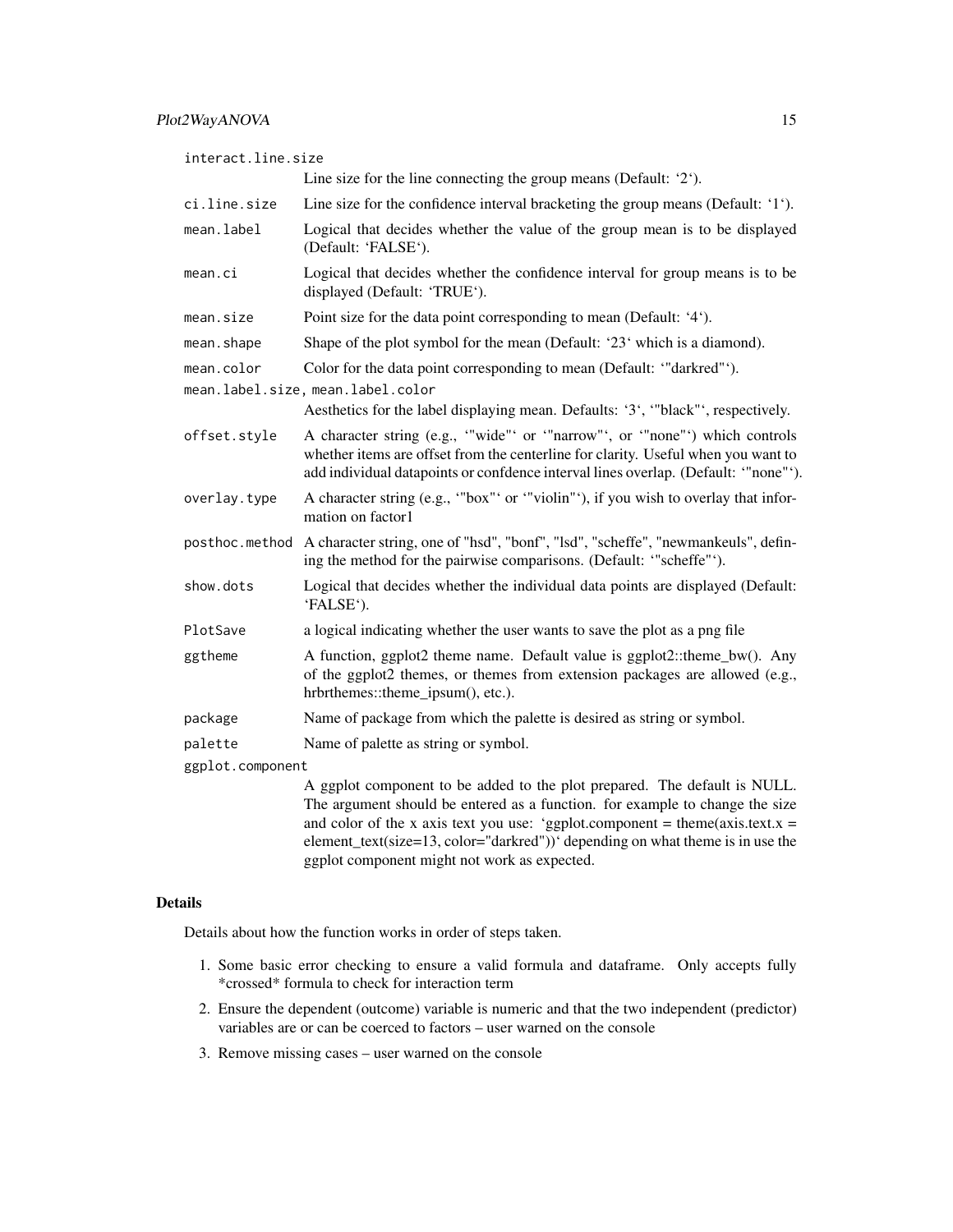- <span id="page-15-0"></span>4. Calculate a summarized table of means, sds, standard errors of the means, confidence intervals, and group sizes.
- 5. Use [aov](#page-0-0) function to execute an Analysis of Variance (ANOVA)
- 6. Use sjstats::anova\_stats to calculate eta squared and omega squared values per factor. If the design is unbalanced warn the user and use Type II sums of squares
- 7. Produce a standard ANOVA table with additional columns
- 8. Use the [PostHocTest](#page-0-0) for producing a table of post hoc comparisons for all effects that were significant
- 9. Testing Homogeneity of Variance assumption with Brown-Forsythe test
- 10. Use the [PostHocTest](#page-0-0) for conducting post hoc tests for effects that were significant
- 11. Use the [shapiro.test](#page-0-0) for testing normality assumption with Shapiro-Wilk
- 12. Use ggplot2 to plot an interaction plot of the type the user specified.

The defaults are deliberately constructed to emphasize the nature of the interaction rather than focusing on distributions. So while a violin plot of the first factor by level is displayed along with dots for individual data points shaded by the second factor, the emphasis is on the interaction lines.

#### Value

A list with 5 elements which is returned invisibly. These items are always sent to the console for display but for user convenience the function also returns a named list with the following items in case the user desires to save them or further process them - \$ANOVATable, \$ModelSummary, \$MeansTable, \$PosthocTable, \$BFTest, and \$SWTest. The plot is always sent to the default plot device

## Author(s)

Chuck Powell

## References

: ANOVA: Delacre, Leys, Mora, & Lakens, \*PsyArXiv\*, 2018

#### See Also

[aov](#page-0-0), [BrownForsytheTest](#page-0-0), sjstats::anova\_stats, [replications](#page-0-0), [shapiro.test](#page-0-0), [interaction.plot](#page-0-0)

```
Plot2WayANOVA(mpg \sim am \star cyl, mtcars, plottype = "line")
Plot2WayANOVA(mpg ~ am * cyl,
  mtcars,
  plottype = "line",
  overlay.type = "box",
  mean.label = TRUE
)
```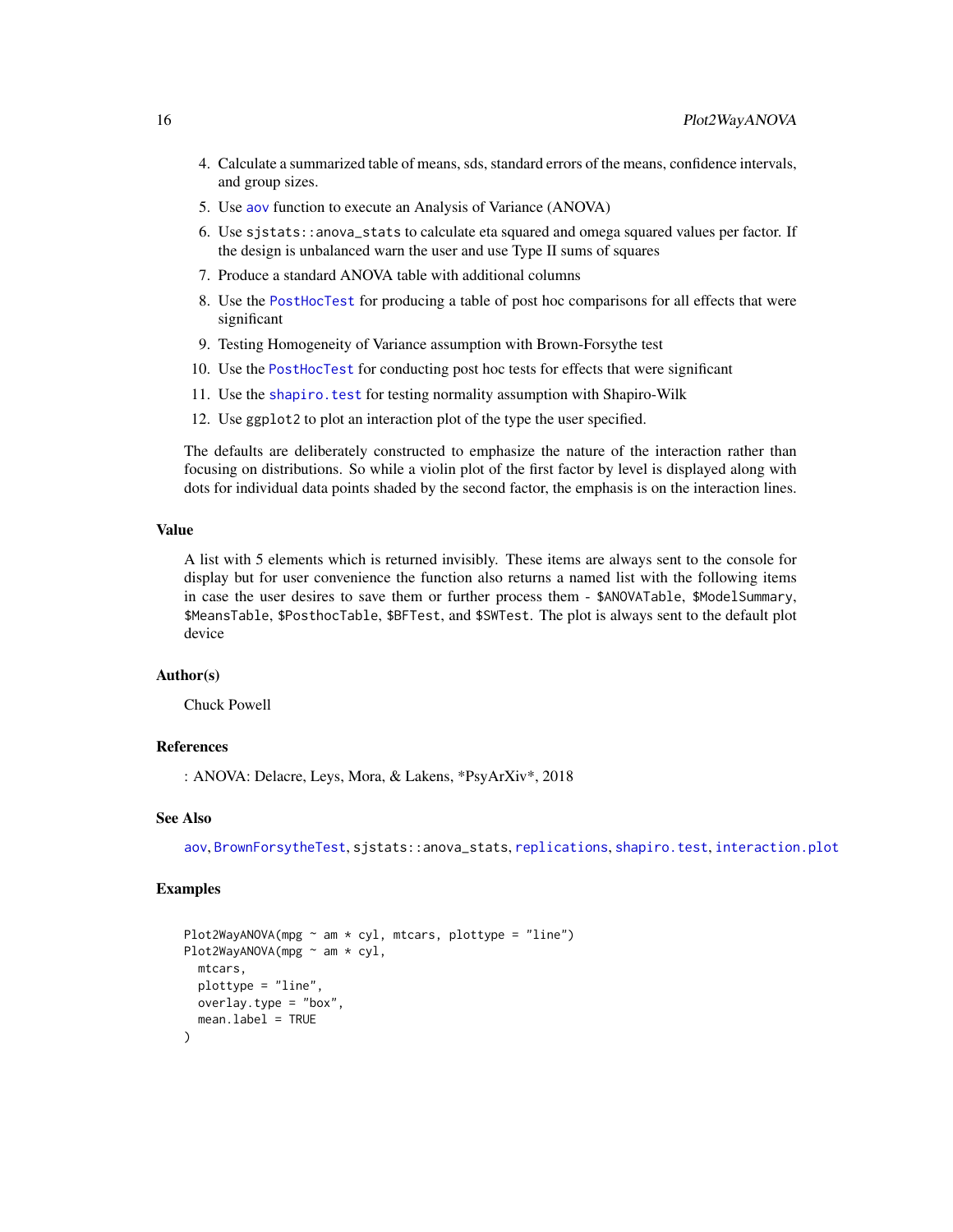#### <span id="page-16-0"></span>PlotXTabs 17

```
library(ggplot2)
Plot2WayANOVA(mpg ~ am * vs,
  mtcars,
  confidence = .99,
  ggplot.component = theme(axis.text.x = element_text(size=13, color="darkred")))
```
<span id="page-16-1"></span>PlotXTabs *Plot a Cross Tabulation of two variables using dplyr and ggplot2*

## Description

Takes a dataframe and at least two variables as input, conducts a crosstabulation of the variables using dplyr. Removes NAs and then plots the results as one of three types of bar (column) graphs using ggplot2. The function accepts either bare variable names or column numbers as input (see examples for the possibilities)

#### Usage

```
PlotXTabs(dataframe, xwhich, ywhich, plottype = "side")
```
#### Arguments

| dataframe | an object that is of class data frame                                                                                                                                                                                                                                                |
|-----------|--------------------------------------------------------------------------------------------------------------------------------------------------------------------------------------------------------------------------------------------------------------------------------------|
| xwhich    | either a bare variable name that is valid in the dataframe or one or more column<br>numbers. An attempt will be made to coerce the variable to a factor but odd<br>plots will occur if you pass it a variable that is by rights continuous in nature.                                |
| ywhich    | either a bare variable name that is valid in the dataframe or one or more column<br>numbers that exist in the dataframe. An attempt will be made to coerce the<br>variable to a factor but odd plots will occur if you pass it a variable that is by<br>rights continuous in nature. |
| plottype  | one of three options "side", "stack" or "percent"                                                                                                                                                                                                                                    |

## Value

One or more ggplots to the default graphics device as well as advisory information in the console

## Author(s)

Chuck Powell

#### See Also

[janitor](#page-0-0)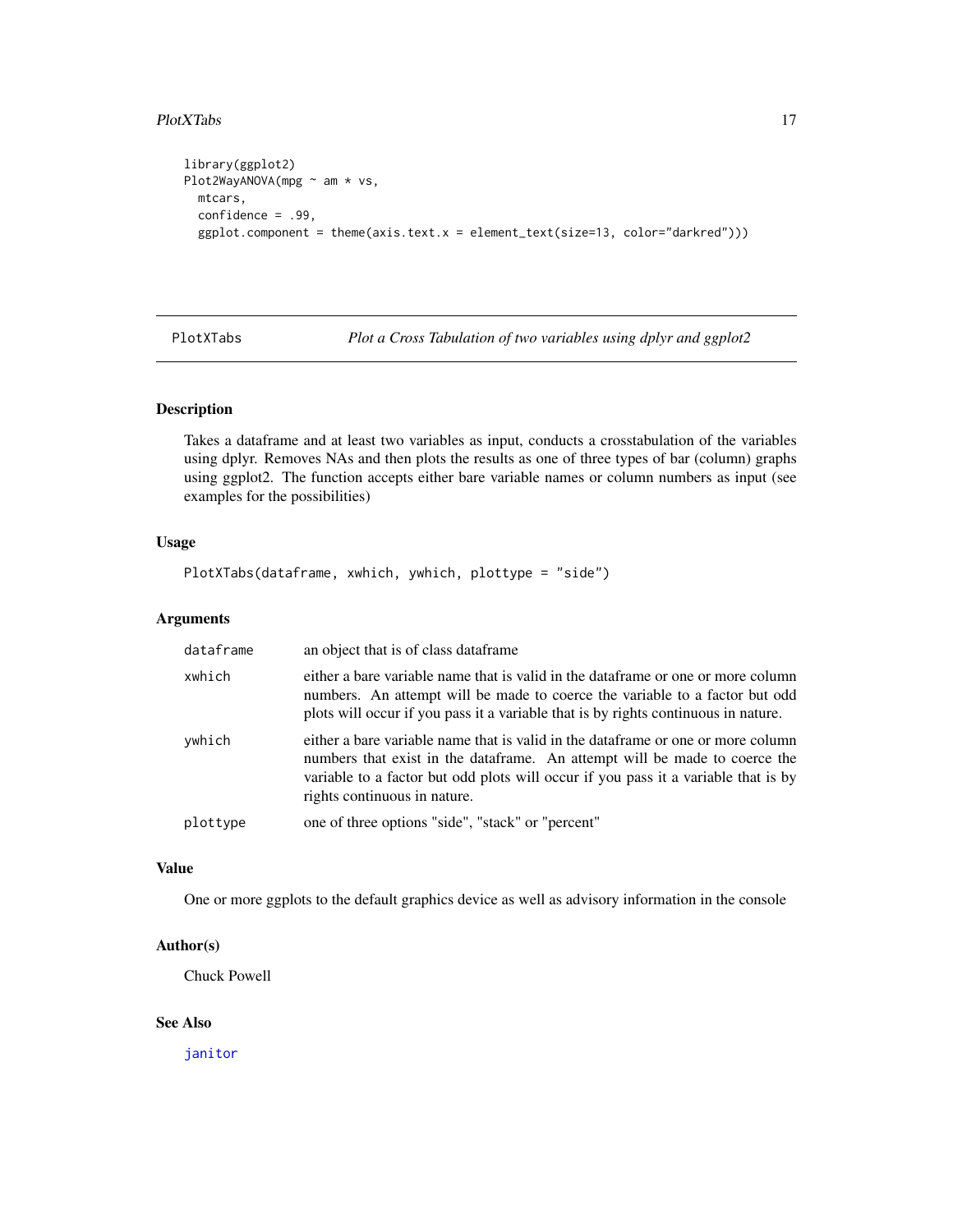## Examples

```
PlotXTabs(mtcars, am, vs)
PlotXTabs(mtcars, am, vs, "stack")
PlotXTabs(mtcars, am, vs, "percent")
PlotXTabs(mtcars, am, 8, "side")
PlotXTabs(mtcars, 8, am, "stack")
PlotXTabs(mtcars, am, c(8, 10), "percent")
PlotXTabs(mtcars, c(10, 8), am)
PlotXTabs(mtcars, c(2, 9), c(10, 8), "mispelled")
## Not run:
PlotXTabs(happy, happy, sex) # baseline
PlotXTabs(happy, 2, 5, "stack") # same thing using column numbers
PlotXTabs(happy, 2, c(5:9), plottype = "percent") # multiple columns RHS
PlotXTabs(happy, c(2, 5), 9, plottype = "side") # multiple columns LHS
PlotXTabs(happy, c(2, 5), c(6:9), plottype = "percent")
PlotXTabs(happy, happy, c(6, 7, 9), plottype = "percent")
PlotXTabs(happy, c(6, 7, 9), happy, plottype = "percent")
## End(Not run)
```
<span id="page-17-1"></span>PlotXTabs2 *Bivariate bar (column) charts with statistical tests*

#### Description

Bivariate bar charts for nominal and ordinal data with (optionally) statistical details included in the plot as a subtitle.

#### Usage

```
PlotXTabs2(
  data,
  x,
  y,
  counts = NULL,
  results.subtitle = TRUE,
  title = NULL,
  subtitle = NULL,
  caption = NULL,
  plottype = "percent",
  xlab = NULL,
  ylab = "Percent",
  legend.title = NULL,
  legend.position = "right",
  labels.legend = NULL,
  sample.size.label = TRUE,
  data.label = "percentage",
```
<span id="page-17-0"></span>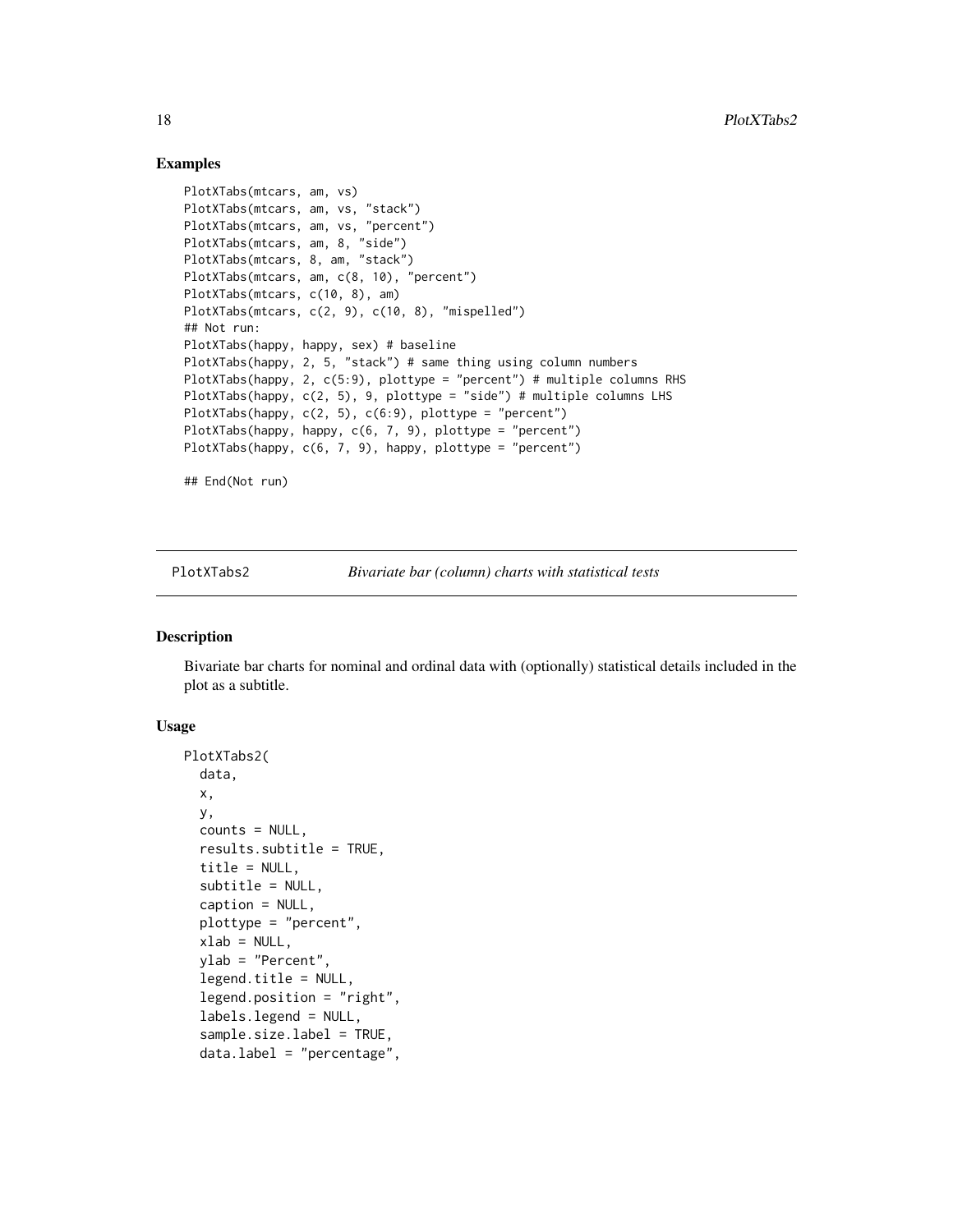## PlotXTabs2 19

```
label.text.size = 4,
label.fill.color = "white",
label.fill.alpha = 1,
bar.outline.color = "black",
x.axis.orientation = NULL,
conf.level = 0.95,k = 2,perc.k = \theta,
mosaic.offset = 0.003,
mosaic.alpha = 1,
bf.details = FALSE,
bf.display = "regular",
sampling.plan = "jointMulti",
fixed.margin = "rows",
prior.concentration = 1,
paired = FALSE,ggtheme = ggplot2::theme_bw(),
package = "RColorBrewer",
palette = "Dark2",
direction = 1,
ggplot.component = NULL
```
## Arguments

 $\mathcal{L}$ 

| data             | A data frame or tibble containing the 'x' and 'y' variables.                                                                                                                                 |
|------------------|----------------------------------------------------------------------------------------------------------------------------------------------------------------------------------------------|
| $\times$         | The variable to plot on the X axis of the chart.                                                                                                                                             |
| У                | The variable to segment the **columns** and test for independence.                                                                                                                           |
| counts           | If the dataframe is based upon counts rather than individual rows for observa-<br>tions, 'counts' must contain the name of variable that contains the counts. See<br>'HairEyeColor' example. |
| results.subtitle |                                                                                                                                                                                              |
|                  | Decides whether the results of statistical tests are displayed as a subtitle (De-<br>fault: TRUE). If set to FALSE, no subtitle.                                                             |
| title            | The text for the plot title.                                                                                                                                                                 |
| subtitle         | The text for the plot subtitle. **N.B** if statistical results are requested through<br>'results.subtitle = TRUE' the results will have precedence.                                          |
| caption          | The text for the plot caption. Please note the interaction with 'bf.details'.                                                                                                                |
| plottype         | one of four options "side", "stack", "mosaic" or "percent"                                                                                                                                   |
| xlab             | Custom text for the 'x' axis label (Default: 'NULL', which will cause the 'x'<br>axis label to be the 'x' variable).                                                                         |
| ylab             | Custom text for the 'y' axis label (Default: "Percent"'). Set to 'NULL' for no<br>label.                                                                                                     |
| legend.title     | Title text for the legend.                                                                                                                                                                   |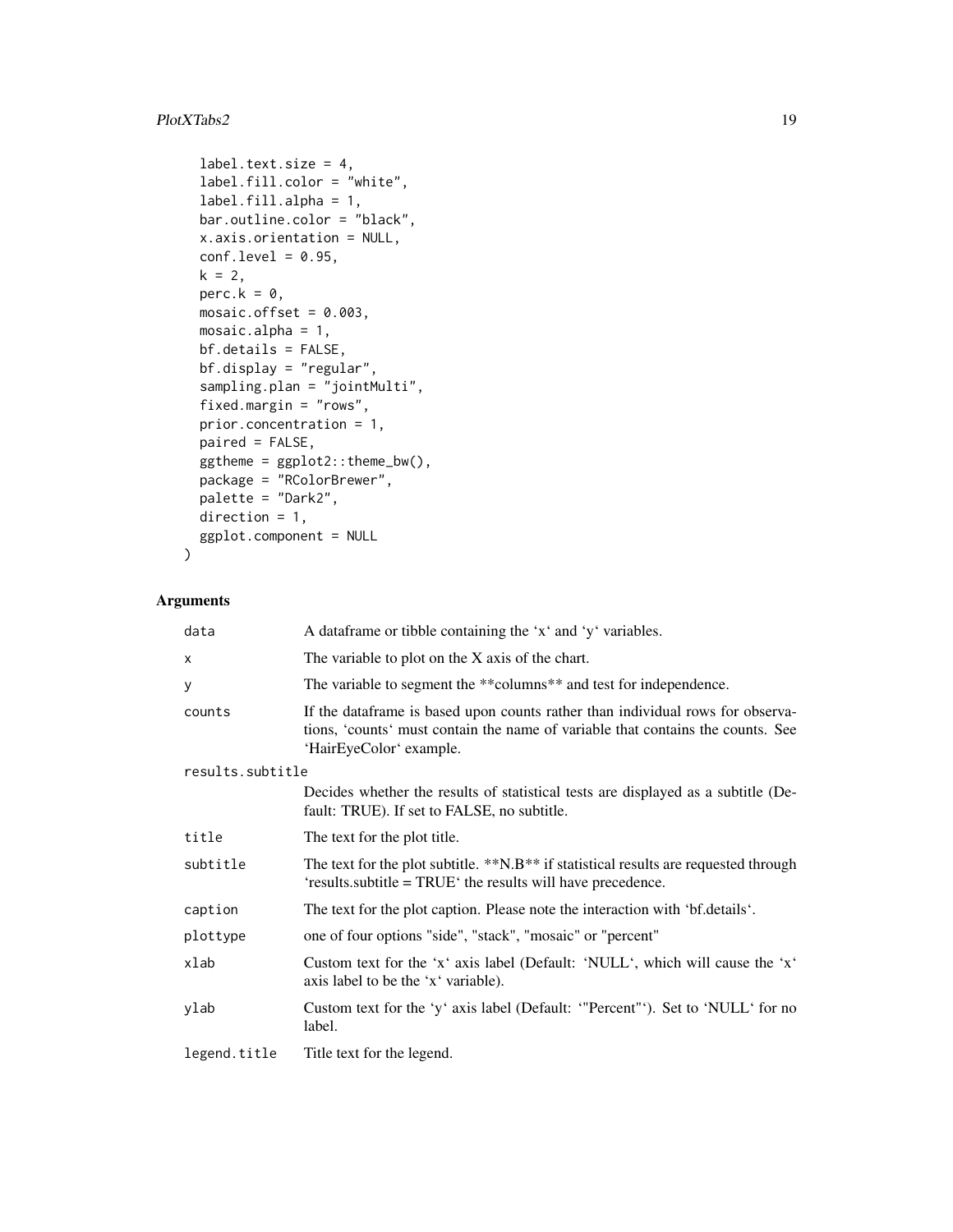| legend.position     |                                                                                                                                                                                                      |
|---------------------|------------------------------------------------------------------------------------------------------------------------------------------------------------------------------------------------------|
|                     | The position of the legend "none"', "left"', "right"', "bottom"', "top"' (De-<br>fault: "right"').                                                                                                   |
| labels.legend       | A character vector with custom labels for levels of the 'y' variable displayed in<br>the legend.                                                                                                     |
| sample.size.label   |                                                                                                                                                                                                      |
|                     | Logical that decides whether sample size information should be displayed for<br>each level of the grouping variable 'y' (Default: 'TRUE').                                                           |
| data.label          | Character decides what information needs to be displayed on the label in each<br>bar segment. Possible options are "percentage" (default), "counts", "both".                                         |
| label.text.size     |                                                                                                                                                                                                      |
|                     | Numeric that decides size for bar labels (Default: '4').                                                                                                                                             |
| label.fill.color    |                                                                                                                                                                                                      |
|                     | Character that specifies fill color for bar labels (Default: 'white').                                                                                                                               |
| label.fill.alpha    |                                                                                                                                                                                                      |
|                     | Numeric that specifies fill color transparency or "alpha" for bar labels (Default:<br>'1' range '0' to '1').                                                                                         |
| bar.outline.color   |                                                                                                                                                                                                      |
|                     | Character specifying color for bars (default: "black"').                                                                                                                                             |
| x.axis.orientation  |                                                                                                                                                                                                      |
|                     | The orientation of the 'x' axis labels one of "slant" or "vertical" to change from<br>the default horizontal orientation (Default: 'NULL' which is horizontal).                                      |
| conf.level          | Scalar between 0 and 1. If unspecified, the defaults return lower and upper<br>confidence intervals (0.95).                                                                                          |
| k                   | Number of digits after decimal point (should be an integer) (Default: $k = 2$ ) for<br>statistical results.                                                                                          |
| perc.k              | Numeric that decides number of decimal places for percentage labels (Default:<br>$^{\circ}0^{\circ}$ ).                                                                                              |
| mosaic.offset       | Numeric that decides size of spacing between mosaic blocks (Default: '.003'<br>which is very narrow). "reasonable" values probably lie between .05 and .001                                          |
| mosaic.alpha        | Numeric that controls the "alpha" level of the mosaic plot blocks (Default: '1'<br>which is essentially no "fading"). Values must be in the range 0 to 1 see: 'gg-<br>plot2::aes_colour_fill_alpha'  |
| bf.details          | Logical that decides whether to display additional information from the Bayes<br>Factor test in the caption (default: 'FALSE'). This will take precedence over any<br>text you enter as a 'caption'. |
| bf.display          | Character that determines how the Bayes factor value is is displayed. The default<br>is simply the number rounded to 'k'. Other options include "sensible", "log" and<br>"support".                  |
| sampling.plan       | the sampling plan (see details in ?contingencyTableBF).                                                                                                                                              |
| fixed.margin        | (see details in ?contingencyTableBF).                                                                                                                                                                |
| prior.concentration |                                                                                                                                                                                                      |
|                     | (see details in ?contingencyTableBF).                                                                                                                                                                |
| paired              | Not used yet.                                                                                                                                                                                        |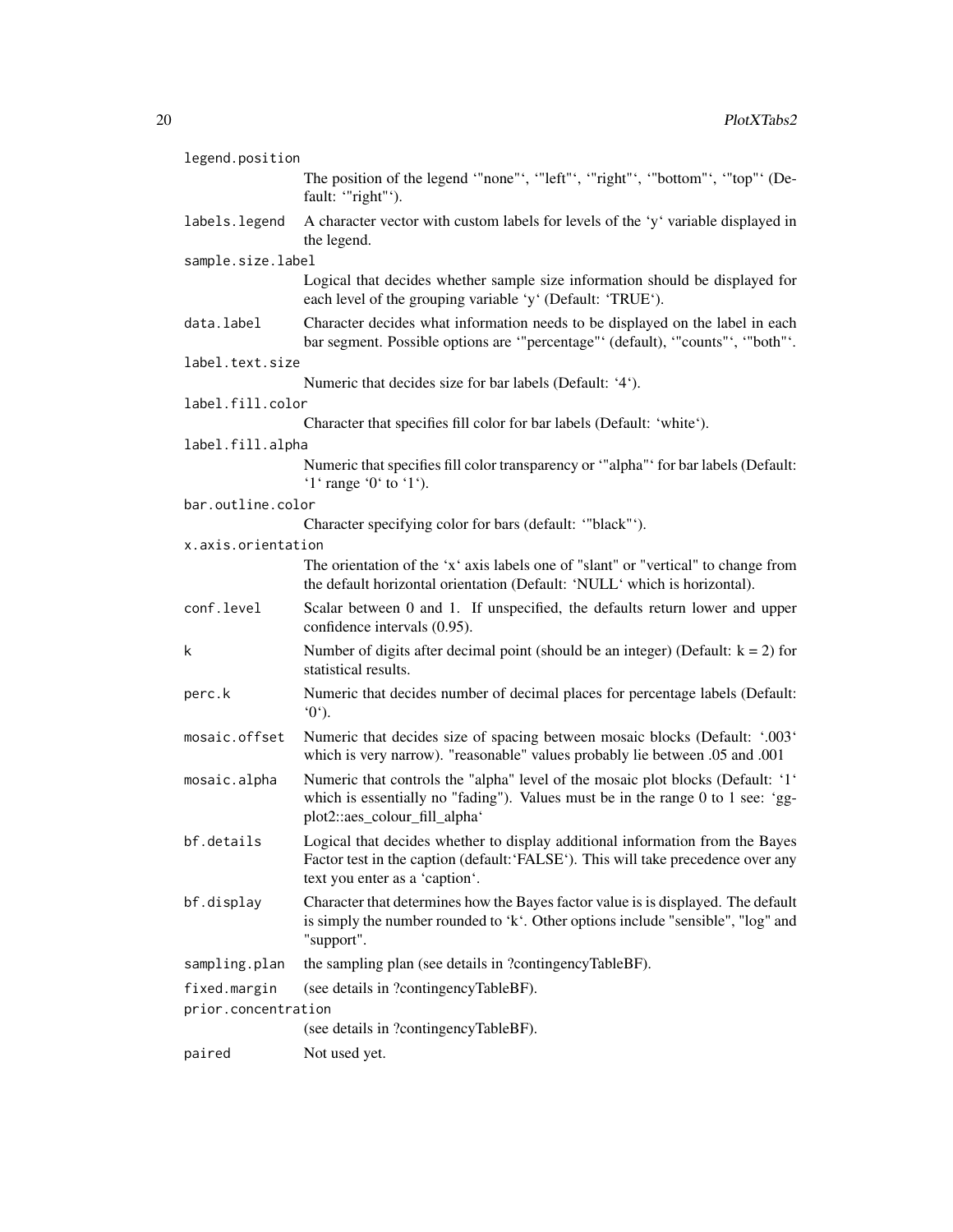#### PlotXTabs2 21

| ggtheme          | A function, ggplot2 theme name. Default value is ggplot2::theme_bw(). Any      |
|------------------|--------------------------------------------------------------------------------|
|                  | of the ggplot2 themes, or themes from extension packages are allowed (e.g.,    |
|                  | hrbrthemes::theme_ipsum(), etc.).                                              |
| package          | Name of package from which the palette is desired as string or symbol.         |
| palette          | Name of palette as string or symbol.                                           |
| direction        | Either '1' or '-1'. If '-1' the palette will be reversed.                      |
| ggplot.component |                                                                                |
|                  | A ggplot component to be added to the plot prepared by ggstatsplot. Default is |

NULL. The argument should be entered as a function. If the given function has an argument axes.range.restrict and if it has been set to TRUE, the added ggplot component might not work as expected.

## Author(s)

Chuck Powell, Indrajeet Patil

```
# for reproducibility
set.seed(123)
# simplest possible call with the defaults
PlotXTabs2(
 data = mtcars,
 y = vs,x = cv1\lambda# more complex call
PlotXTabs2(
 data = datasets::mtcars,
  y = vs,x = cy1,
  bf.details = TRUE,
  labels.legend = c("0 = V-shaped", "1 = straight"),
  legend.title = "Engine Style",
  legend.position = "right",
  title = "The perenial mtcars example",
  palette = "Pastel1"
\lambdaPlotXTabs2(
  data = as.data.frame(HairEyeColor),
  y = Eye,
  x = \text{Hair},
  counts = Freq
\lambda## Not run:
```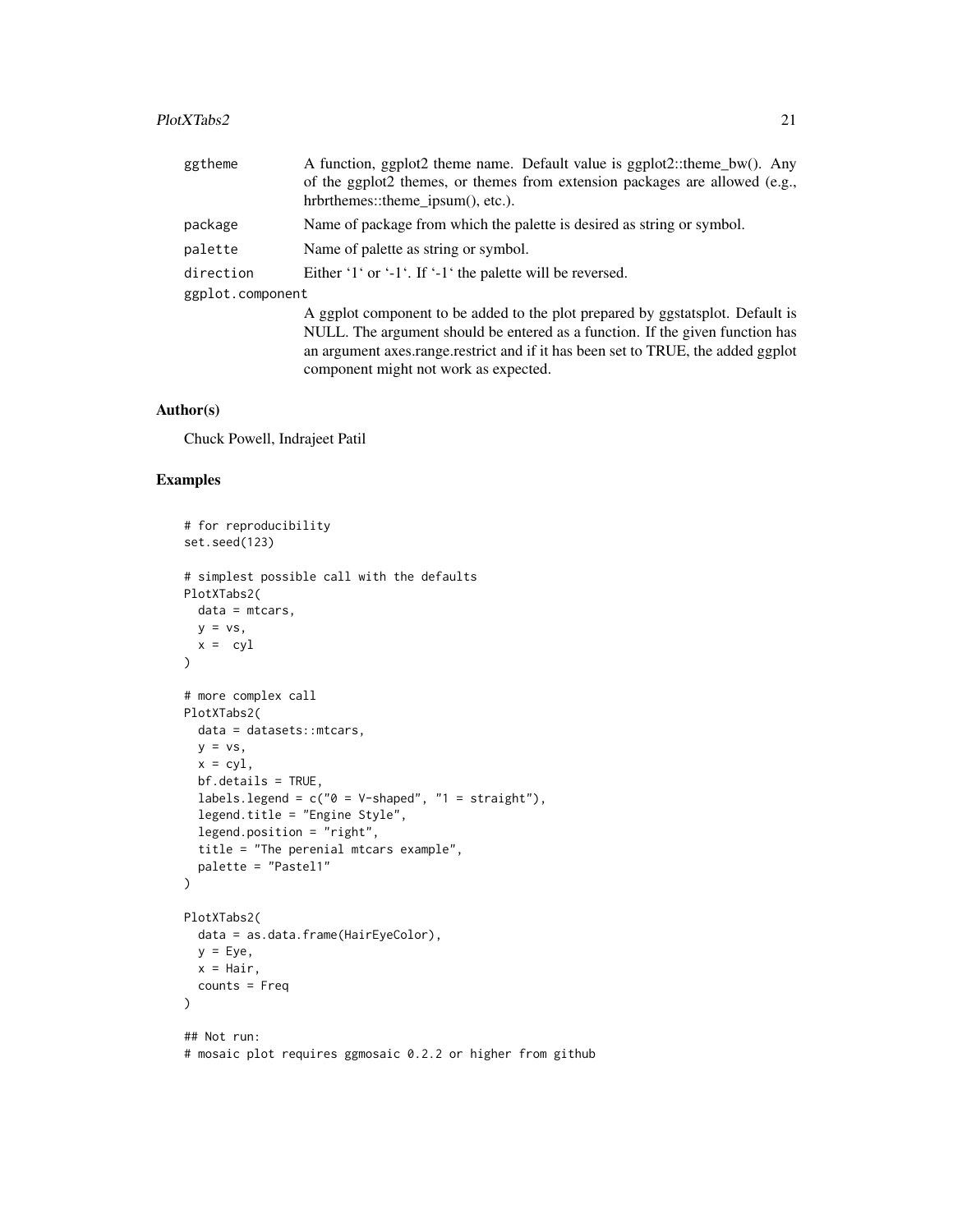```
PlotXTabs2(
  data = mtcars,
  x = vs,y = am,
  plottype = "mosaic",
  data.label = "both",
  mosaic.alpha = .9,
  bf.display = "support",
  title = "Motorcars Mosaic Plot VS by AM"
\mathcal{L}## End(Not run)
```
<span id="page-21-1"></span>

#### SeeDist *SeeDist – See The Distribution*

## Description

This function takes a vector of numeric data and returns one or more ggplot2 plots that help you visualize the data. Meant to be a useful wrapper for exploring univariate data. Has a plethora of options including type of visualization (histogram, boxplot, density, violin) as well as commonly desired overplots like mean and median points, z and t curves etc.. Common descriptive statistics are provided as a subtitle if desired and sent to the console as well.

#### Usage

```
SeeDist(
  x,
  title = "Default",
  subtitle = "Default",
  numbins = 0,
  xlab = NULL,
  var_explain = NULL,
  data.fill.color = "deepskyblue",
 mean.line.color = "darkgreen",
 median.line.color = "yellow",
 mode.line.color = "orange",
 mean.line.type = "longdash"
 median.line.type = "dashed",
 mode.line.type = "dashed",
 mean.line.size = 1.5,
 median.line.size = 1.5,
 mean.point.shape = 21,
 median.point.shape = 23,
 mean.point.size = 4,
  median.point.size = 4,
  zcurve.color = "red",
```
<span id="page-21-0"></span>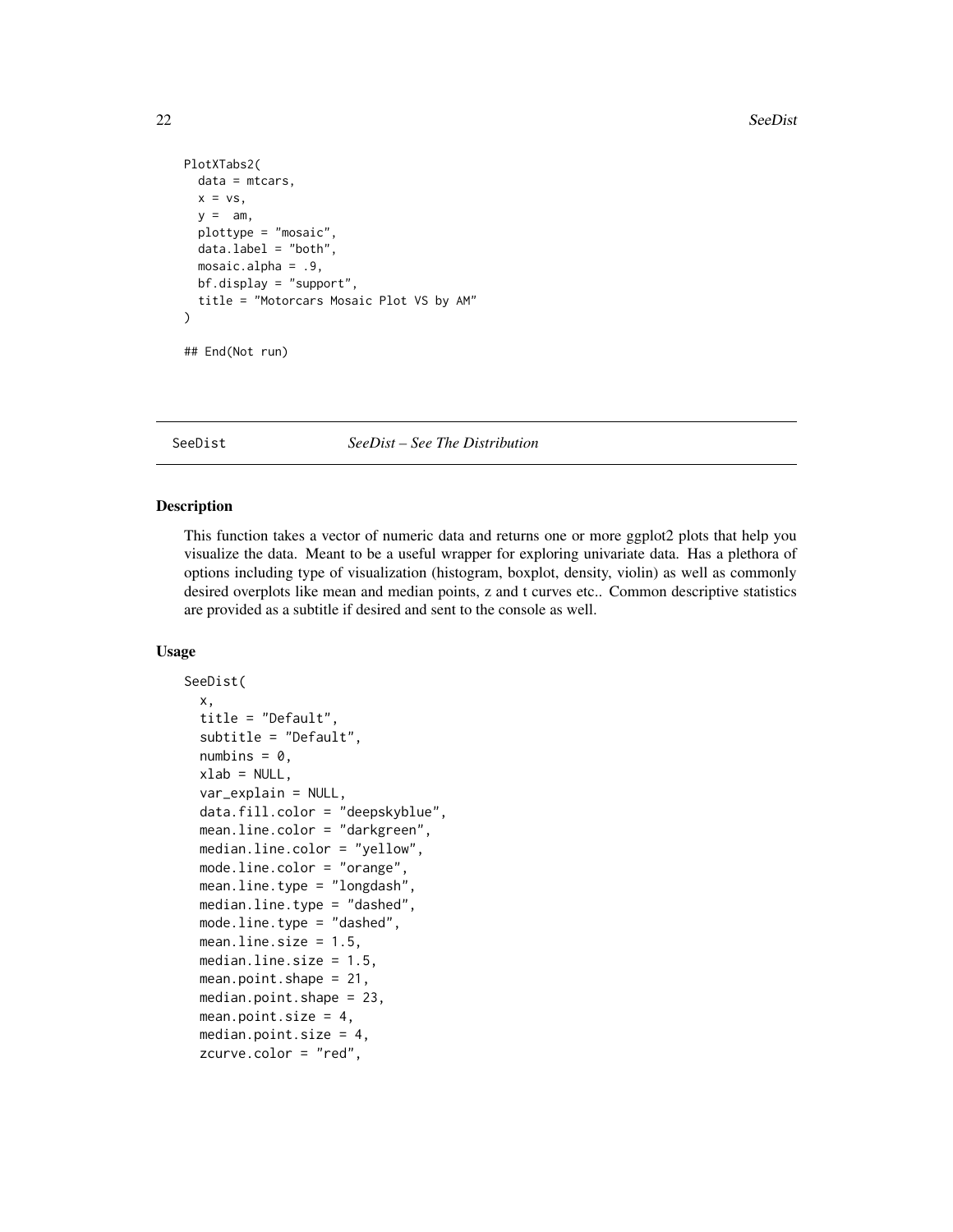#### SeeDist 23

```
zcurve.type = "twodash",
 zcurve.size = 1,
 tcurve.color = "black",
 tcurve.type = "dotted",
 tcurve.size = 1,
 mode.line.size = 1,
 whatplots = c("d", "b", "h", "v"),
 k = 2,add_jitter = TRUE,
 add_rug = TRUE,xlim_left = NULL,
 xlim_right = NULL,
 ggtheme = ggplot2::theme_bw()
)
```
## Arguments

| X               | the data to be visualized. Must be numeric.                                                                                                                                                                        |
|-----------------|--------------------------------------------------------------------------------------------------------------------------------------------------------------------------------------------------------------------|
| title           | Optionally replace the default title displayed. title $=$ NULL will remove it en-<br>tirely. title $=$ "" will provide an empty title but retain the spacing. A sensible<br>default is provided otherwise.         |
| subtitle        | Optionally replace the default subtitle displayed. subtitle = NULL will remove<br>it entirely. subtitle $=$ "" will provide an empty subtitle but retain the spacing. A<br>sensible default is provided otherwise. |
| numbins         | the number of bins to use for any plots that bin. If nothing is specified the func-<br>tion will calculate a rational number using Freedman-Diaconis via the nclass. FD<br>function                                |
| xlab            | Custom text for the 'x' axis label (Default: 'NULL', which will cause the 'x'<br>axis label to be the 'x' variable).                                                                                               |
| var_explain     | additional contextual information about the variable as a string such as "Miles"<br>Per Gallon" which is appended to the default title information.                                                                |
| data.fill.color |                                                                                                                                                                                                                    |
|                 | Character string that specifies fill color for the main data area (Default: 'deep-<br>skyblue').                                                                                                                   |
|                 | mean.line.color, median.line.color, mode.line.color                                                                                                                                                                |
|                 | Character string that specifies line color (Default: 'darkgreen', 'yellow', 'or-<br>ange').                                                                                                                        |
|                 | mean.line.type, median.line.type, mode.line.type                                                                                                                                                                   |
|                 | Character string that specifies line color (Default: 'longdash', 'dashed', 'dashed').                                                                                                                              |
|                 | mean.line.size, median.line.size, mode.line.size                                                                                                                                                                   |
|                 | Numeric that specifies line size (Default: '1.5', '1.5', '1'). You can set to '0' to<br>make any of the lines "disappear".                                                                                         |
|                 | mean.point.shape, median.point.shape                                                                                                                                                                               |
|                 | Integer in $0 - 25$ specifies shape of mean or median point mark on the violin plot<br>(Default: '21', '23').                                                                                                      |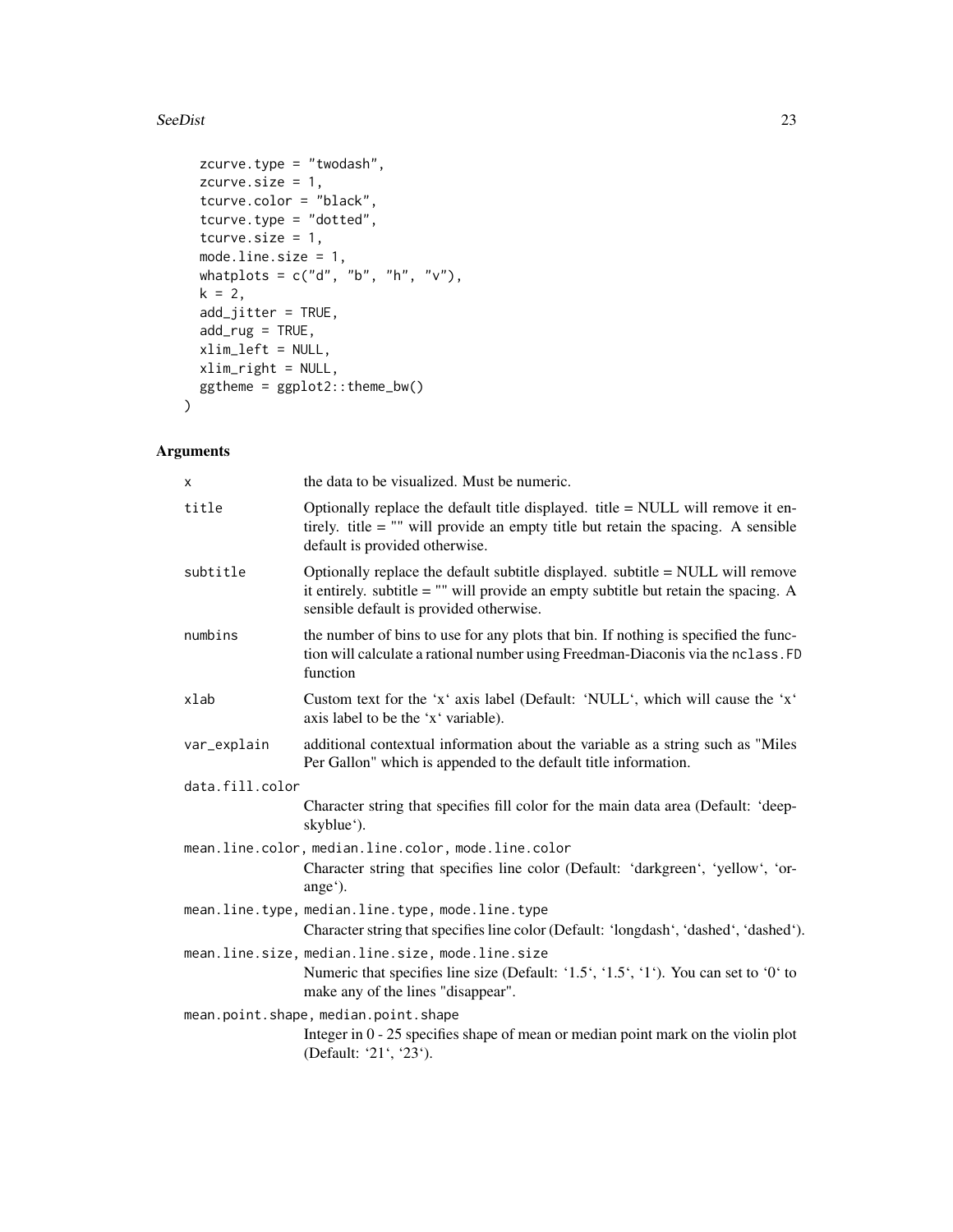<span id="page-23-0"></span>

| mean.point.size, median.point.size |                                                                                                                                                                                                                                                                                         |
|------------------------------------|-----------------------------------------------------------------------------------------------------------------------------------------------------------------------------------------------------------------------------------------------------------------------------------------|
|                                    | Integer specifies size of mean or median point mark on the violin plot (Default:<br>'4'). You can set to '0' to make any of the points "disappear".                                                                                                                                     |
| zcurve.color, tcurve.color         |                                                                                                                                                                                                                                                                                         |
|                                    | Character string that specifies line color (Default: 'red', 'black').                                                                                                                                                                                                                   |
| zcurve.type, tcurve.type           |                                                                                                                                                                                                                                                                                         |
|                                    | Character string that specifies line color (Default: 'twodash', 'dotted').                                                                                                                                                                                                              |
| zcurve.size, tcurve.size           |                                                                                                                                                                                                                                                                                         |
|                                    | Numeric that specifies line size (Default: '1'). You can set to '0' to make any of<br>the lines "disappear".                                                                                                                                                                            |
| whatplots                          | what type of plots? The default is whatplots = $c("d", "b", "h", "v")$ for a density,<br>a boxplot, a histogram, and a violin plot                                                                                                                                                      |
| k                                  | Number of digits after decimal point (should be an integer) (Default: $k = 2$ ) for<br>statistical results.                                                                                                                                                                             |
| add_jitter                         | Logical (Default: 'TRUE') controls whether jittered data ponts are added to<br>violin plot.                                                                                                                                                                                             |
| add_rug                            | Logical (Default: 'TRUE') controls whether "rug" data points are added to den-<br>sity plot and histogram.                                                                                                                                                                              |
| xlim_left, xlim_right              |                                                                                                                                                                                                                                                                                         |
|                                    | Logical. For density plots can be used to override the default which is 3 std<br>deviations left and right of the mean of x. Useful for theoretical reasons like<br>horsepower < 0 or when 'ggplot2' warns you that it has removed rows containing<br>non-finite values (stat_density). |
| ggtheme                            | A function, ggplot2 theme name. Default value is ggplot2::theme_bw(). Any<br>of the ggplot2 themes, or themes from extension packages are allowed (e.g.,<br>hrbrthemes::theme_ipsum(), etc.).                                                                                           |

## Value

from 1 to 4 plots depending on what the user specifies as well as an extensive summary courtesy 'DescTools::Desc' printed to the console

## Warning

If the data has more than 3 modal values only the first three of them are plotted. The rest are ignored and the user is warned on the console.

Missing values are removed with a warning to the user

## Author(s)

Chuck Powell

## See Also

[nclass](#page-0-0)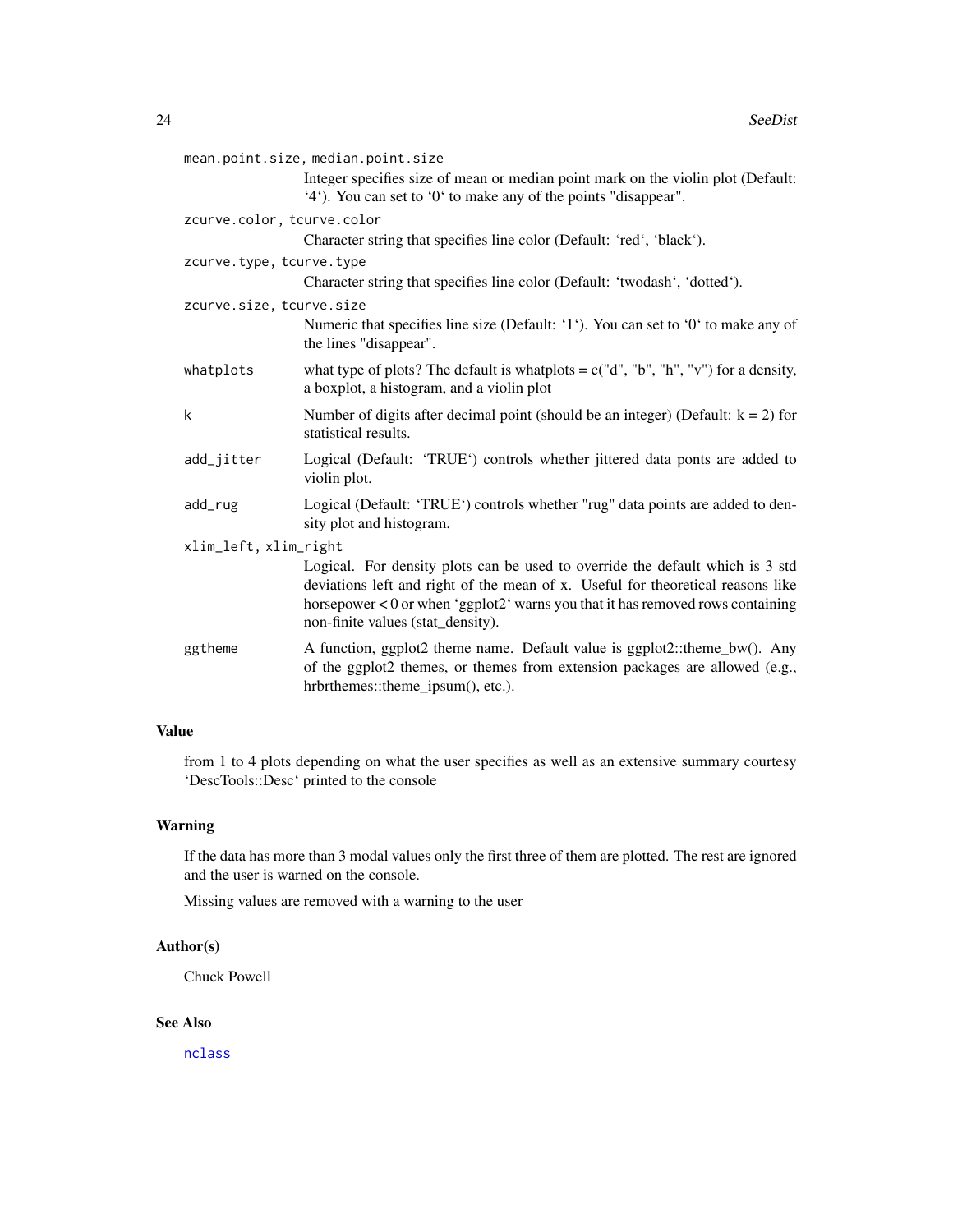#### <span id="page-24-0"></span>USvoteS 25

#### Examples

```
SeeDist(rnorm(100, mean = 100, sd = 20), numbins = 15, var_explain = "A Random Sample")
SeeDist(mtcars$hp, var_explain = "Horsepower", whatplots = c("d", "b"))
SeeDist(iris$Sepal.Length, var_explain = "Sepal Length", whatplots = "d")
```
USvoteS *U.S. 2000 Election Data (short)*

## Description

Data from a post-election survey following the year 2000 U.S. presidential elections. This is a subset from package 'CHAID'.

## Usage

USvoteS

## Format

A data frame with 1000 observations on the following 6 variables.:

vote3 candidate voted for Gore or Bush

gender gender, a factor with levels male and female

ager age group, an ordered factor with levels 18-24 < 25-34 < 35-44 < 45-54 < 55-64 < 65+

empstat status of employment, a factor with levels yes, no or retired

educr status of education, an ordered factor with levels <HS < HS < >HS < College < Post Coll

marstat status of living situation, a factor with levels married, widowed, divorced or never married

#### Source

https://r-forge.r-project.org/R/?group\_id=343